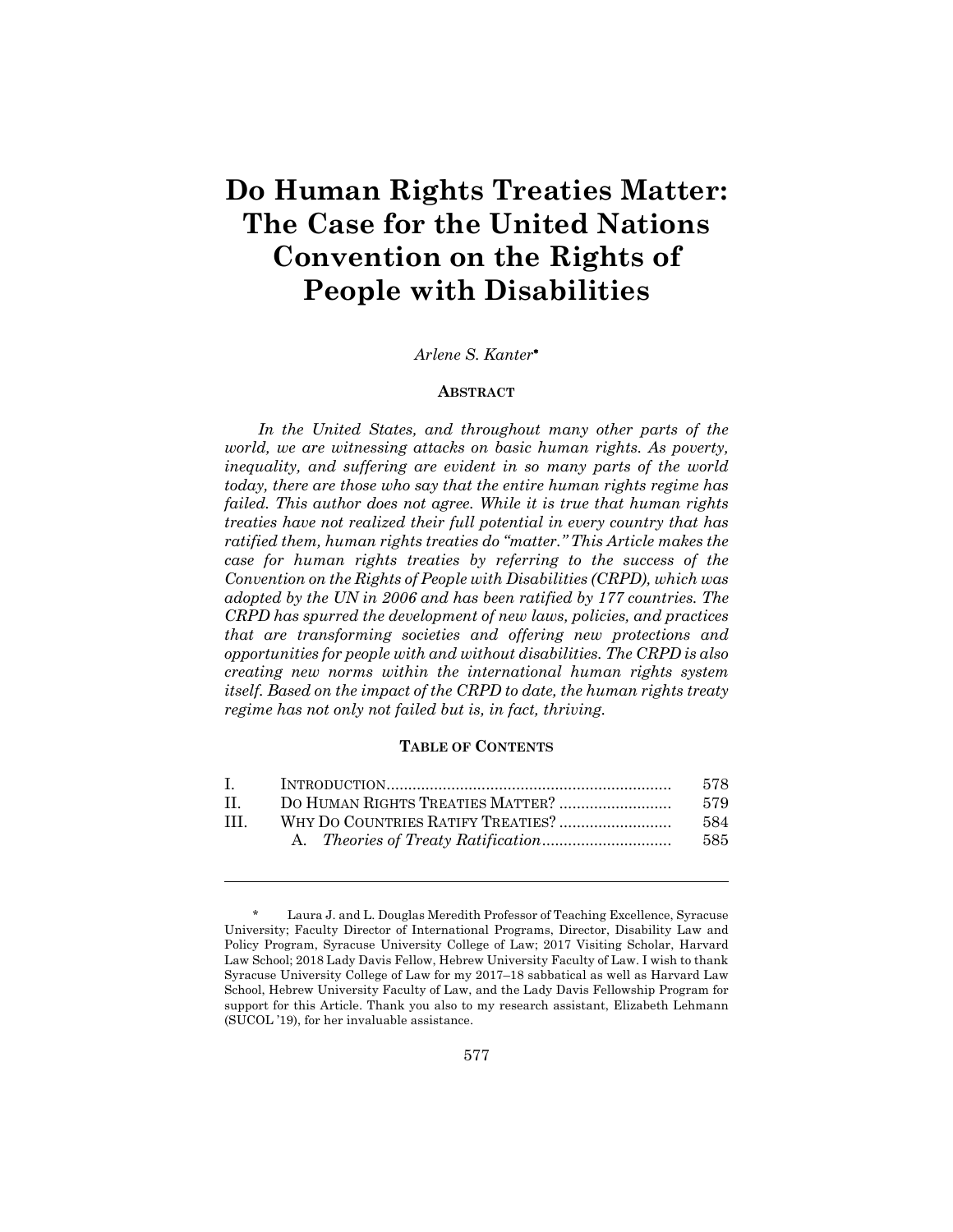| 578 | VANDERBILT JOURNAL OF TRANSNATIONAL LAW                | [VOL. 52:577] |
|-----|--------------------------------------------------------|---------------|
|     | Why Countries Decide to Ratify or Not Ratify the<br>B. | 590           |
|     | The Failure of the United States to Ratify<br>$1_{-}$  |               |
|     | the CRPD                                               | 590           |
|     | The Decisions of Other Countries to Ratify<br>$2_{-}$  |               |
|     |                                                        | 592           |
|     | Ratifying States May Not Have Yet Realized the<br>C.   |               |
|     |                                                        | 593           |
| IV. | THE CRPD MATTERS: IT IS MAKING A DIFFERENCE IN         |               |
|     | THE LIVES OF PEOPLE WITH AND WITHOUT DISABILITIES.     | 594           |
|     | A.                                                     | 595           |
|     | <b>B.</b>                                              | 596           |
|     | The CRPD Is Changing Society's View of<br>$1_{\cdot}$  |               |
|     |                                                        | 596           |
|     | The CRPD Is Having an Impact on the<br>2.              |               |
|     | Development of Domestic Disability Laws                | 599           |
|     | The CRPD Is Having an Impact on<br>3.                  |               |
|     | International Human Rights Norms                       | 600           |
|     | The CRPD Introduces New Rights and<br>4.               |               |
|     | Novel Interpretations of Existing Rights               | 601           |
|     | The CRPD Provides a Model for<br>5.                    |               |
|     |                                                        | 605           |
|     | The CRPD Provides a Model for More<br>6.               |               |
|     | Rigorous International and Domestic                    |               |
|     |                                                        | 606           |
| V.  |                                                        | 608           |
|     |                                                        |               |

Nothing will change overnight but change comes more rapidly with law behind it.

l

—Kofi Annan, December 13, 2006**<sup>1</sup>**

# I. INTRODUCTION

In recent years, the efficacy and wisdom of international human rights treaties, as well as the philosophical underpinnings of the entire human rights regime, have come under attack. Some scholars call our time the "post-human rights era."**<sup>2</sup>** The continued existence of human

<sup>1.</sup> Press Release, General Assembly, General Assembly Adopts Groundbreaking Convention, Optional Protocol on Rights of Persons with Disabilities, U.N. Press Release GA/10554 (Dec. 13, 2006).

<sup>2.</sup> *See*, *e.g*., Ingrid B. Wuerth, *International Law in the Post-Human Rights Era*, 96 TEX. L. REV. 279, 284 (2017).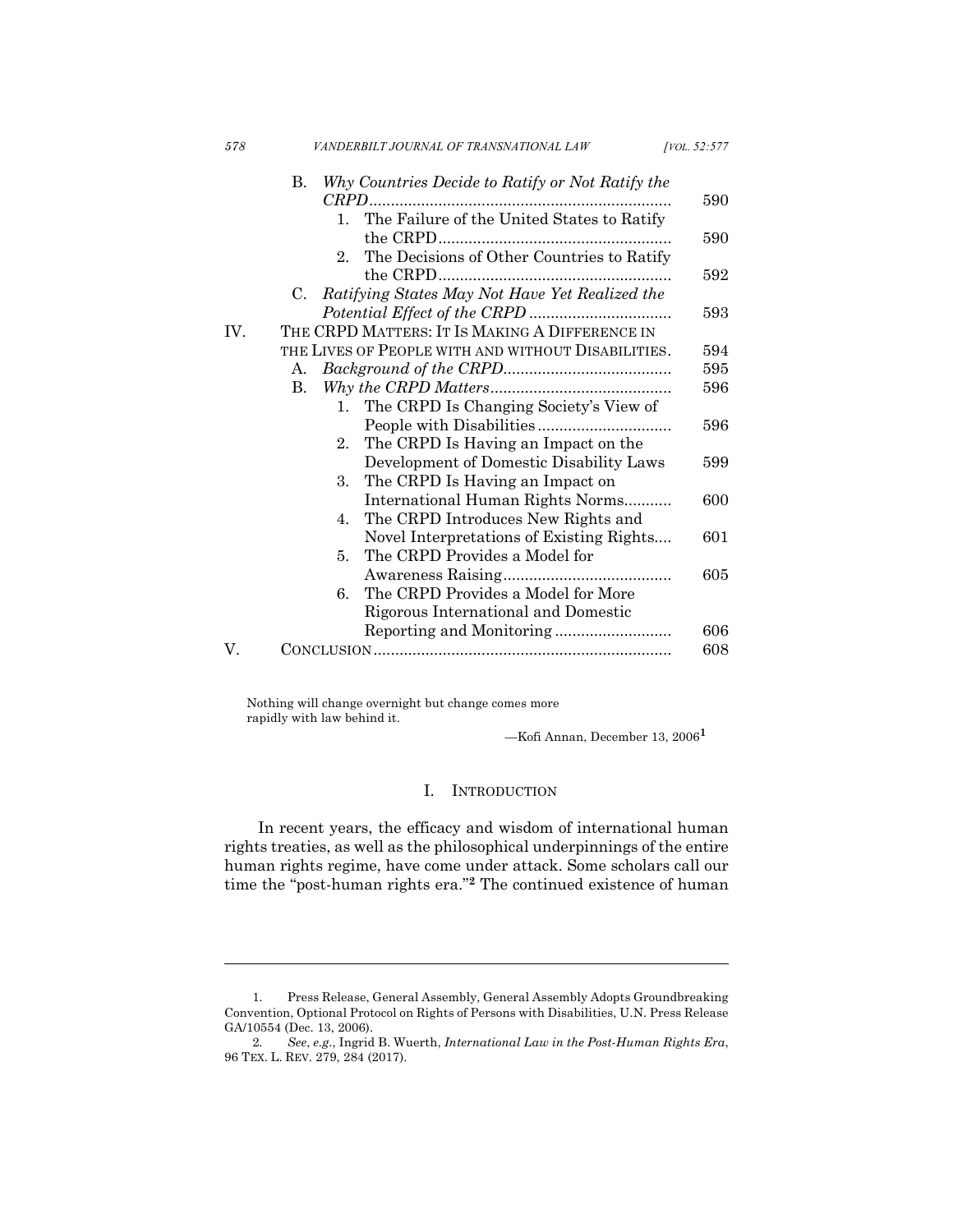rights violations around the world, they argue, constitutes sufficient evidence that human rights laws have not worked. **3**

While it is true that human rights treaties have not realized their full potential in every country that has ratified them, this Article presents the argument that human rights treaties do have positive outcomes, as least with respect to the most recently adopted treaty, the Convention on the Rights of People with Disabilities (CRPD). The CRPD has successfully spurred the development of new disability rights laws, policies, and practices, thereby providing a case study for the potential effectiveness of human rights treaties.

The CRPD was adopted by the UN in 2006 as the first treaty written for and by people with disabilities.**<sup>4</sup>** This treaty is not only transforming the way in which the world views people with disabilities, but it is also changing state practices to ensure new protections, opportunities, and participation for people with disabilities, often for the first time in history. Moreover, the CRPD is creating new norms within the international human rights regime itself.

This Article begins by situating its argument about the impact of the CRPD within the current debate about the effectiveness of human rights treaties, generally. Unlike those scholars who assess the effectiveness of human rights treaties by comparing human rights practices before and after ratification, this author argues that the effectiveness of treaties should be measured in decades, and not according to a linear progression. Using this analysis, this Article will show how the CRPD is resulting in the development of domestic laws, policies, and practices that are transforming societies for the betterment of people with and without disabilities. The Article also explains the CRPD's potential impact on the future development of human rights law, generally.

## II. DO HUMAN RIGHTS TREATIES MATTER?

The question of whether or not human rights treaties matter has captured the attention of many legal scholars. Some scholars hold the view that treaties make no difference at all; Eric Posner, for example, has written that human rights laws have made no difference in the lives of people around the globe and that we should, in his words, admit

<sup>3.</sup> *See*, *e.g.*, Eric Posner, *The case against human rights*, THE GUARDIAN (Dec. 4, 2014), https://www.theguardian.com/news/2014/dec/04/-sp-case-against-human-rights [https://perma.cc/75XH-QEL4] (archived Feb. 15, 2019).

<sup>4.</sup> *See generally* Convention on the Rights of Persons with Disabilities, *adopted*  Dec. 13, 2006, 2515 U.N.T.S. 3 (entered into force May 3, 2008) [hereinafter CRPD]; *Convention on the Rights of Persons with Disabilities (CRPD)*, U.N. DEP'T OF ECON. & SOC. AFFAIRS, https://www.un.org/development/desa/disabilities/convention-on-therights-of-persons-with-disabilities.html (last visited Mar. 15, 2019) [https://perma.cc/ 5ZHF-DMCP] (archived Feb. 19, 2019) [hereinafter United Nations—Disability].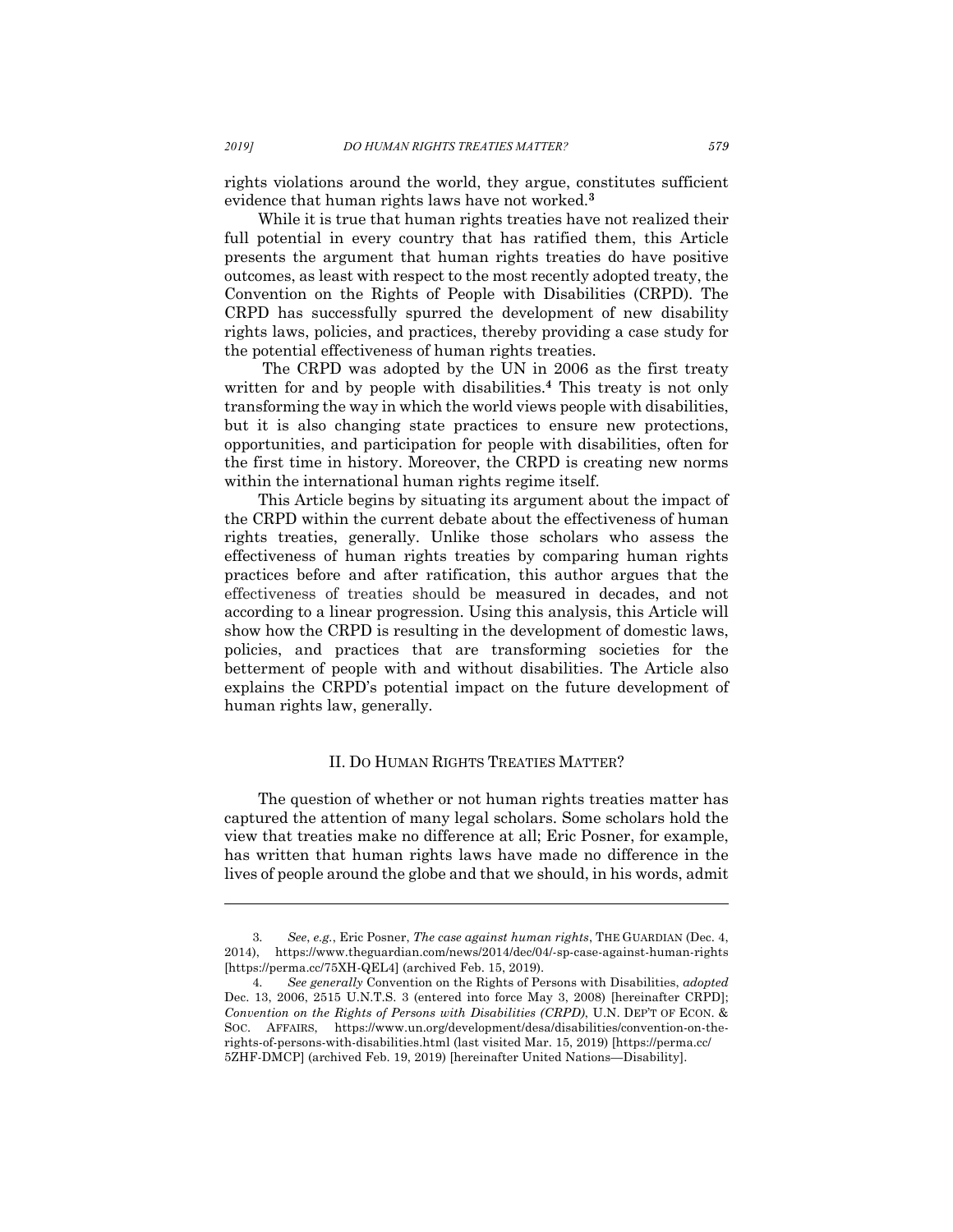that human rights law "doesn't do much [and that] we should face that fact and move on."**<sup>5</sup>** In his new book, *The Twilight of Human Rights Law*, Posner further argues that the continued existence of human rights violations around the world constitutes sufficient evidence that human rights law has not worked and that the whole enterprise should be abandoned.**<sup>6</sup>** Supporters of this position, cite to the nearly universally ratified Convention on the Rights of the Child (CRC), which has not ended child labor, **<sup>7</sup>** and the myriad examples of discrimination against women that continue to occur, even with the widely ratified Convention on Elimination of Discrimination Against Women (CEDAW). **8**

Moreover, Stephen Hopgood, in *The Endtimes of Human Rights*, argues that human rights laws are powerless to address inequality.**<sup>9</sup>** Makau Mutua, in his book, *Human Rights: A Political and Cultural Critique*, presents a related argument that human rights treaties do not work because they have not resulted in greater economic opportunities, particularly in the Global South.**<sup>10</sup>** Stephen Moyn, too, in *Human Rights in the Age of Inequality*, calls the UN human rights regime "dead on arrival."**<sup>11</sup>**

Other scholars who engage in empirical research have sought to show that there is no "concrete evidence" regarding the effectiveness of human rights treaties. Oona Hathaway, for example, in her 2002

<sup>5.</sup> Eric A. Posner, *Have Human Rights Treaties Failed? Human Rights Law is Too Ambitious and Ambiguous*, N.Y. TIMES (Dec. 28, 2014), https://www.nytimes.com/ roomfordebate/2014/12/28/have-human-rights-treaties-failed [https://perma.cc/9M6D-EV9D] (archived Feb. 15, 2019).

<sup>6.</sup> *See*, *e.g.*, Dinah Shelton, *Recent Books on International Law*, 109 AM. J. INT'L L. 228, 228–34 (2015).

<sup>7.</sup> Some scholars argue that although the CRC, for example, is the most ratified of all treaties, it has not (yet) resulted in widespread legislative reform. *See* Ranee Khooshie Lal Panjabi, *Sacrificial Lambs of Globalization: Child Labor in the Twenty-First Century*, 37 DENV. J. INT'L L. & POL'Y 421, 445–47, 460 (2009); Yamile Mackenzie, *The Campaign for Universal Birth Registration in Latin America: Ensuring All Latin American Children's Inherent Right to Life and Survival by First Guaranteeing their Right to a Legal Identity*, 37 GA. J. INT'L & COMP. L. 519, 547–49 (2009). In fact, after ratifying the CRC, almost all of the Latin American countries embarked on "an initial cycle of legislative reforms." The creation of new laws, however, led to problems because in all of the countries in the region, the ratification of the CRC did not lead to the automatic repeal of "old child laws" that were in existence before the CRC.

<sup>8.</sup> Today, one in three women is a victim of violence at some point in her life. *Facts and figures: Ending violence against women*, U.N. WOMEN (Nov. 2018), http://www.unwomen.org/en/what-we-do/ending-violence-against-women/facts-andfigures [https://perma.cc/2KJX-Q9G8] (archived Feb. 15, 2019).

<sup>9.</sup> *See, e.g.*, Samuel Moyn, *A Powerless Companion: Human Rights in the Age of Neoliberalism*, 77 LAW & CONTEMP. PROBS. 147, 150 (2014).

<sup>10.</sup> *See, e.g.*, MAKAU MUTUA, HUMAN RIGHTS: A POLITICAL AND CULTURAL CRITIQUE X (2002).

<sup>11.</sup> Samuel Moyn, *Human Rights in the Age of Inequality, Can Human Rights Bring Social Justice?*, AMNESTY INT'L NETH., https://www.amnesty.nl/content/uploads/ 2015/10/can\_human\_rights\_bring\_social\_justice.pdf (last visited July 8, 2018) [https://perma.cc/TM5B-MSQ8] (archived Feb. 15, 2019).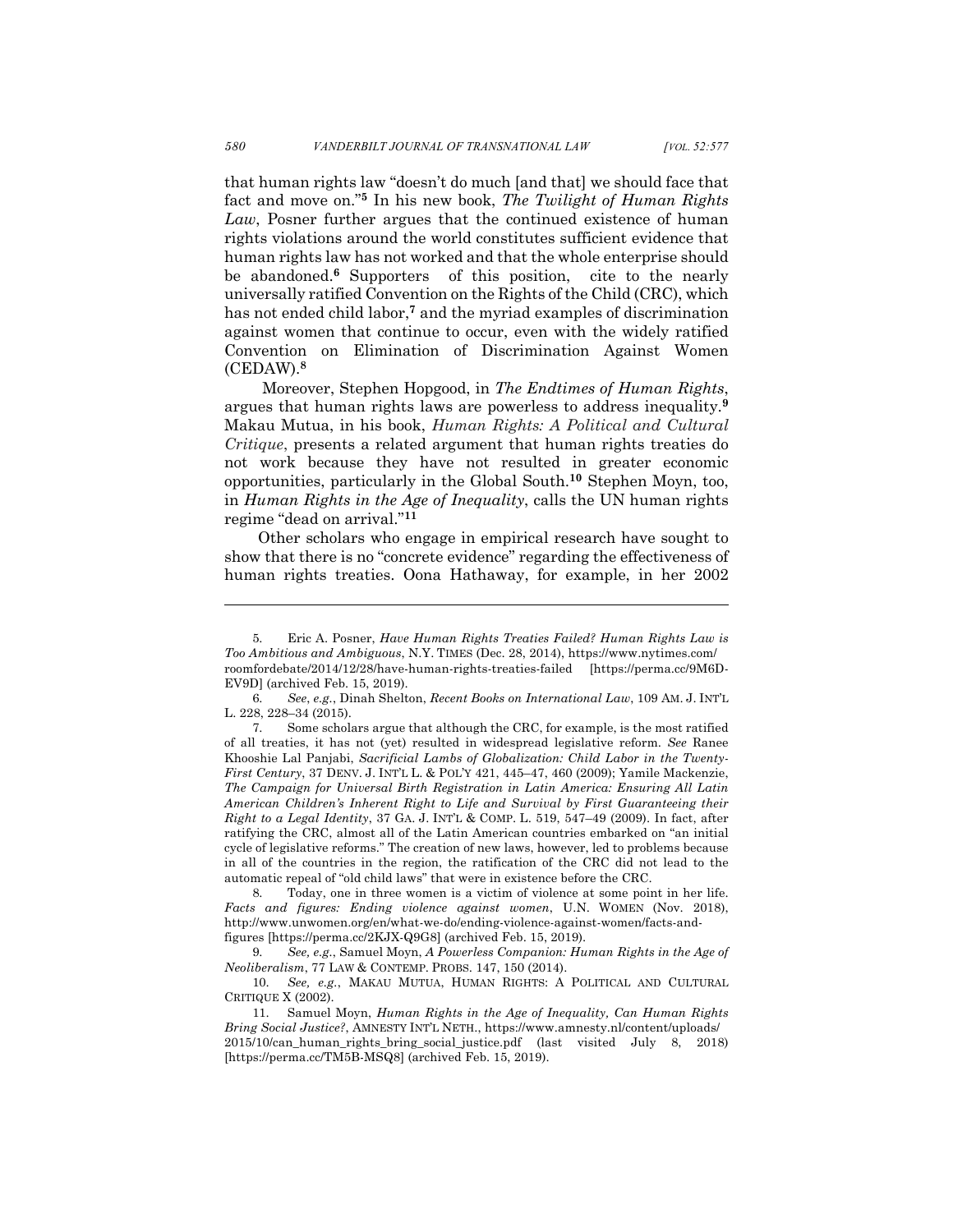article, *Do Human Rights Treaties Make a Difference?*, **<sup>12</sup>** presents the findings of her quantitative study in which she compared the records of 166 countries in five areas (torture, genocide, access to fair trials, protection of civil liberties, and political representation of women) to determine their respective records on compliance with human rights treaties.**<sup>13</sup>** Based on her research, Hathaway concludes not only that human rights treaty ratification does not lead to improvements in state practices, but that treaty ratification may actually have an inverse relationship to the human rights record of any given country.**<sup>14</sup>**

 $\overline{a}$ 

<sup>12.</sup> Oona A. Hathaway, *Do Human Rights Treaties Make a Difference?*, 111 YALE L.J. 1935, 1940 (2002) [hereinafter Hathaway Study]. Hathaway is not the only scholar who has argued that human rights treaties have generally no direct effect on the practices of states, and that they may, in fact, even exacerbate levels of repression and abuse. *See also* Rob Clark, *Technical and Institutional States: Loose Coupling in the Human Rights Sector of the World Polity*, 51 SOC. Q. 65, 68 (2010); Emilie M. Hafner-Burton & Kiyoteru Tsutsui, *Justice Lost! The Failure of International Human Rights Law to Matter Where Needed Most*, 44 J. PEACE RES. 407, 411 (2007); Emilie M. Hafner-Burton & Kiyoteru Tsutsui, *Human Rights in a Globalizing World: The Paradox of Empty Promises*, 110 AM. J. SOC. 1373, 1377–78 (2005).

<sup>13.</sup> *See* Hathaway Study, *supra* note 12*.* Hathaway examined the records of 166 countries in five areas (torture, genocide, access to fair trials, protection of civil liberties, and political representation of women) to determine their respective records on compliance with human rights treaties. Then, using data from US State Country Reports and other sources, Hathaway set ratification of treaties as her independent variable and reported incidents of human rights violations as her dependent variable. Her analysis presented five conclusions: 1) Countries with worse human rights practices appear to ratify treaties at higher rates than those with better practices; 2) Treaty ratification appears to be associated with worse human rights practices than otherwise expected; 3) Noncompliance is less pronounced in countries that have ratified the Optional Protocol to the International Convention on Civil and Political Rights and Article 21 of the Torture Convention; 4) Ratification of regional treaties appears more likely to worsen human rights practices than improve them; and 5) Full democracies appear more likely when they ratify treaties to have better practices than otherwise expected." Hathaway Study, *supra* note 12. For a detailed response to Hathaway's study and my critique, see ARLENE S. KANTER, THE DEVELOPMENT OF DISABILITY RIGHTS UNDER INTERNATIONAL LAW: FROM CHARITY TO HUMAN RIGHTS 295–98 (2015) [hereinafter KANTER CRPD DEVELOPMENT].

<sup>14.</sup> *See* Hathaway Study, *supra* note 12*.* According to Hathaway, ratification of a human rights treaty should not result in what she found, which is worse human rights violations by countries after they ratified treaties than they had prior to ratification. Instead, if human rights treaties are to be effective in protecting against human rights abuses, Hathaway claims, countries should have better records of human rights practices after ratification than before ratification. Hathaway's study, therefore, calls into question two widely shared assumptions: that countries generally comply with their human rights treaty commitments and that countries' practices will be better if they ratify treaties than, if not. In addition, based on her findings, Hathaway suggests that more stringent monitoring and enforcement procedures for ratifying states are required. Hathaway also asserts that because the cost of noncompliance with treaties is "low to nonexistent," countries that sign treaties have little incentive to comply with the terms of the treaties. She suggests, therefore, that universal ratification undermines the legitimacy of human rights treaties, particularly if countries are ratifying without complying. *See id.*.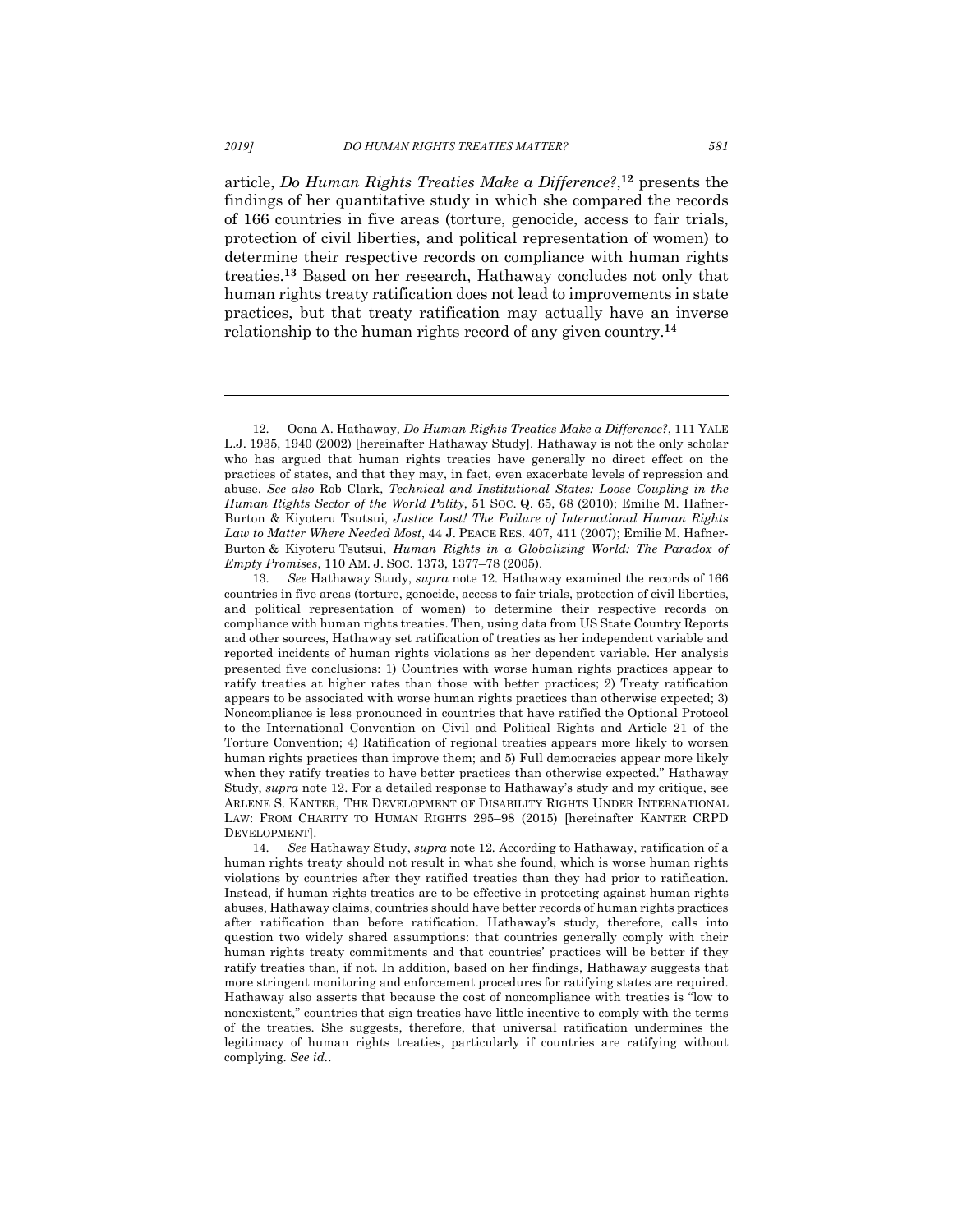This author and others have criticized Hathaway's study on several grounds.**<sup>15</sup>** Indeed, Hathaway herself acknowledges the limitations of her study, including errors in data from self-reporting, a lack of historical context, and her "imperfect" conclusions.**<sup>16</sup>** Ryan Goodman and Derek Jinks argue that Hathaway's findings do not refute the important role treaties play in the process of developing human rights norms nor does her study explain why, for example, some states with records of human rights abuses ratify treaties since "joining the treaty would signal (as a formal legal matter) the state's acceptance of the human rights principles embodied in the treaty."**<sup>17</sup>** Moreover, Hathaway's failure to account for changes as a result of improved reporting practices invalidates the entire study, according to Goodman and Jinks.**<sup>18</sup>**

Hathaway also fails to consider the steps a state may take to mitigate violations, once such violations are identified. Such steps could include improved enforcement of existing laws, amendments to current laws, adoption of new laws, development and implementation of action plans to address the violations, creation of oversight committees that would enforce recommendations to address these violations, as well as advocacy by civil society organizations. Nor does Hathaway adequately address budgetary issues surrounding treaty implementation. Wealthier nations are likely to spend more money on enforcement of treaties, thereby earning them higher marks according to her methodology. Moreover, neither Hathaway nor Goodman and Jinks raise the issue of what is considered a human rights violation in the first place, and how, even in those wealthier states that do offer due process protections under law, human rights abuses and violations continue to occur. This remains one of the most challenging questions of our time. It is also an issue on which the Convention on the Rights of People with Disabilities may offer some insights.**<sup>19</sup>**

In contrast to Hathaway, who focuses on the effect of treaties at the time of their ratification, scholars Beth Simmons and Kathryn

l

19. Here, I am thinking of many abuses of people with disabilities such as forced treatment, involuntary hospitalization which some consider torture and which have not been acknowledged as a human rights issue, at least not prior to the CRPD. *See* Juan E. Méndez (Special Rapporteur on torture and other cruel, inhuman or degrading treatment or punishment), *Report of the Special Rapporteur on Torture and Other Cruel, Inhuman or Degrading Treatment or Punishment,* U.N. Doc. A/HRC/22/53 (Feb. 1, 2013).

<sup>15.</sup> *See* KANTER CRPD DEVELOPMENT, *supra* note 13, at 295–98.

<sup>16.</sup> *Id.*

<sup>17.</sup> Ryan Goodman & Derek Jinks, *Measuring the Effects of Human Rights Treaties*, 14 EUR. J. INT'L L. 171, 179 (2003).

<sup>18.</sup> Hathaway has responded to Goodman and Jinks' critique in her article, *Testing Conventional Wisdom. See generally* Oona Hathaway, *Testing Conventional Wisdom*, 14 EUR. J. INT'L L. 185 (2003). In this article, Hathaway claims that Goodman and Jinks misunderstood and misinterpreted her study. She refutes their claims and states that although treaties should remain an indispensable tool for the promotion of human rights, the legal and political community should seek to explain and understand them more fully in order to improve human rights practices. *Id.* at 185.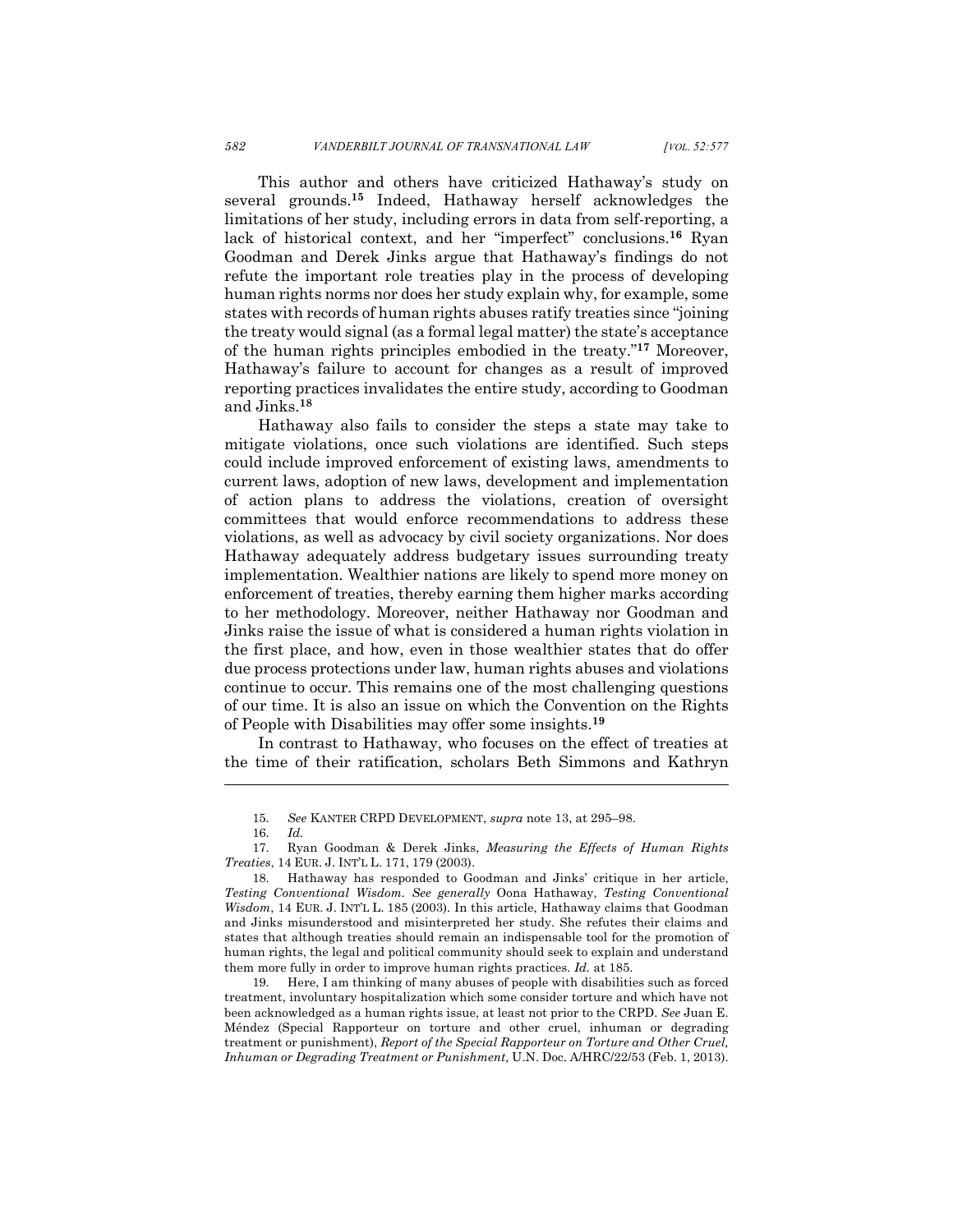Sikkink have demonstrated that human rights treaties are not defined by the "magic moment" of ratification. Rather, these scholars argue that the impact of human rights treaties should be evaluated over time.**<sup>20</sup>** As Sikkink has written, processes of change are gradual, disorderly, and a result of a constellation of disparate events, including the activism of individuals. **<sup>21</sup>** It takes time for any law to be understood, applied, and for people to rally behind and mobilize for its enforcement. This is especially true regarding implementation of treaties that contain social, economic, and cultural rights since, unlike civil and political rights, these rights are legally designed to be progressively realized, over time.**<sup>22</sup>** Thus, states may resist implementation of a treaty soon after ratification. However, once these states develop economically, their noncompliance with treaty obligations, including those rights subject to progressive realization, will become less acceptable, resulting in greater treaty compliance.

For example, one may point to the fact that the Convention Against Torture's widespread ratification has resulted in reducing incidents of state-sponsored torture. **<sup>23</sup>** Another example is the ratification of the Convention on the Elimination of Discrimination Against Women, which, while it has not eliminated all discrimination against women, has resulted in improvement in women's living conditions and greater employment opportunities for women throughout the world.**<sup>24</sup>** Similarly, the Convention on the Rights of the Child has brought increased rates of inoculation as well as education to millions of children, even in the most remote countries on earth.**<sup>25</sup>** These treaties have had an impact, but it takes time.

The United States' experience with its own disability laws illustrates the challenge of assessing the effectiveness of laws. For example, since 1975 with the passage of the Education for All Handicapped Children Act, children with disabilities in the United States have enjoyed the right to receive a "free appropriate public education."**<sup>26</sup>** This law, which was later amended as the Individuals with Disabilities Education Act, guarantees the right to education for all children who qualify, based on their disability and need for special educational services. **<sup>27</sup>** But it was not until 2017 that the U.S. Supreme

<sup>20.</sup> *See* KATHRYN SIKKINK, EVIDENCE FOR HOPE: MAKING HUMAN RIGHTS WORK FOR THE 21ST CENTURY at 20 (2017); BETH SIMMONS, MOBILIZING FOR HUMAN RIGHTS: INTERNATIONAL LAW IN DOMESTIC POLITICS 317–35 (2009).

<sup>21.</sup> SIKKINK, *supra* note 20.

<sup>22.</sup> *See id.*

<sup>23.</sup> SIMMONS, *supra* note 20, at 273–76.

<sup>24.</sup> *See, e.g.*, Mark M. Gray et al., *Women and Globalization: A Study of 180 Countries, 1975-2000*, 60 INT'L ORG. 293, 295 (2006).

<sup>25.</sup> SIMMONS, *supra* note 20, at 308.

<sup>26.</sup> 20 U.S.C. §§ 1400 *et seq.* (2018).

<sup>27.</sup> § 1400(c)(3).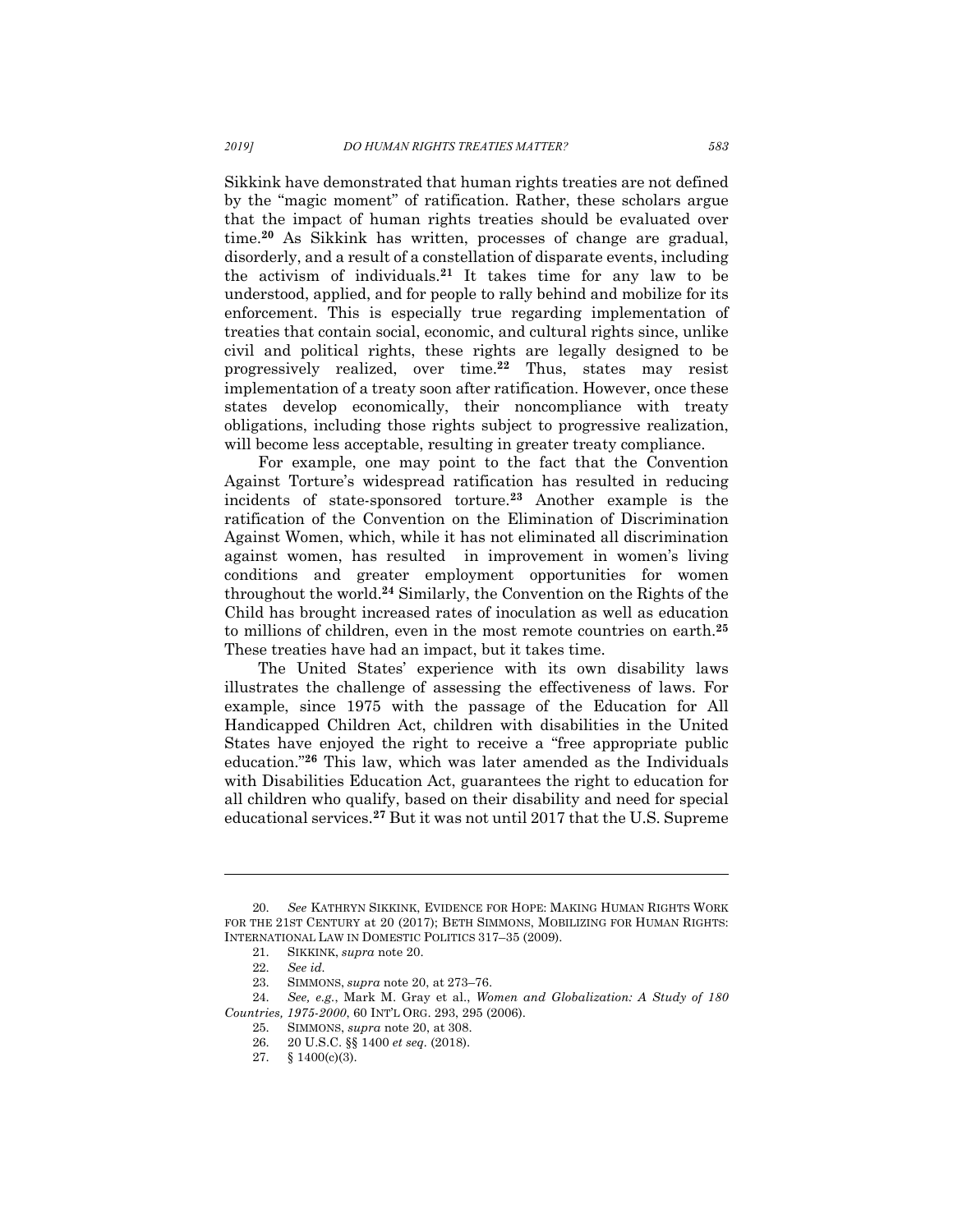Court actually interpreted the meaning and scope of an "appropriate" education.**<sup>28</sup>**

Further, with respect to protections against discrimination of people with disabilities in the public and private sectors, section 504 of the Rehabilitation Act was enacted in 1973. It prohibits programs that receive federal funds from discriminating against people with disabilities.**<sup>29</sup>** Moreover, in 1990, Congress passed the Americans with Disabilities Act (ADA), which prohibits discrimination in workplaces, places of public accommodations, and by state and local governments. This law was amended in 2008 as the Americans with Disabilities Act Amendments Act.**<sup>30</sup>** Yet now, decades later, neither section 504 of the Rehabilitation Act, the ADA nor the ADA Amendments Act of 2008 are fully implemented.**<sup>31</sup>**

This Article, therefore, argues that like domestic laws in the United States, the effectiveness of human rights treaties should be measured in decades, not months or years, and not along a linear progression. The effects of treaty ratification cannot be reduced to a simple "pre versus post" distinction, as Hathaway and other scholars claim.

Like other treaties before it, the CRPD has not eliminated all discrimination and mistreatment in those countries that have ratified it; indeed no treaty alone can do that. But as Beth Simmons would suggest, the more important questions are "*what* and *how* has [this treaty] contributed to the chances that human beings will enjoy their rights more fully than would have been the case in the absence of the major human rights treaties."**<sup>32</sup>**

To provide a foundation for the argument in support of the impact of the CRPD on the lives of people with and without disabilities, the next Part will briefly review why states ratify treaties in the first place. The following Parts of this Article provide a brief background of the CRPD, followed by a discussion of the impact of the CRPD on domestic and international law and practice. This Article hopes to illustrate, contrary to the critics of human rights laws, that the CRPD is making a difference in the lives of people with and without disabilities and within the UN system itself.

III. WHY DO COUNTRIES RATIFY TREATIES?

<sup>28.</sup> Endrew F. v. Douglas Cty. Sch. Dist., 137 S. Ct. 988, 995–96 (2017).

<sup>29.</sup> 29 U.S.C. §§ 701 *et seq.* (2018).

<sup>30.</sup> 42 U.S.C. §§ 12101 *et seq.* (2018).

<sup>31.</sup> Arlene S. Kanter, *The Americans with Disabilities Act at 25 Years: Lessons to Learn from the UN Convention on the Rights of People with Disabilities*, 63 DRAKE L. REV. 819, 831–40 (2015) [hereinafter Kanter *ADA*].

<sup>32.</sup> SIMMONS, *supra* note 20, at 350.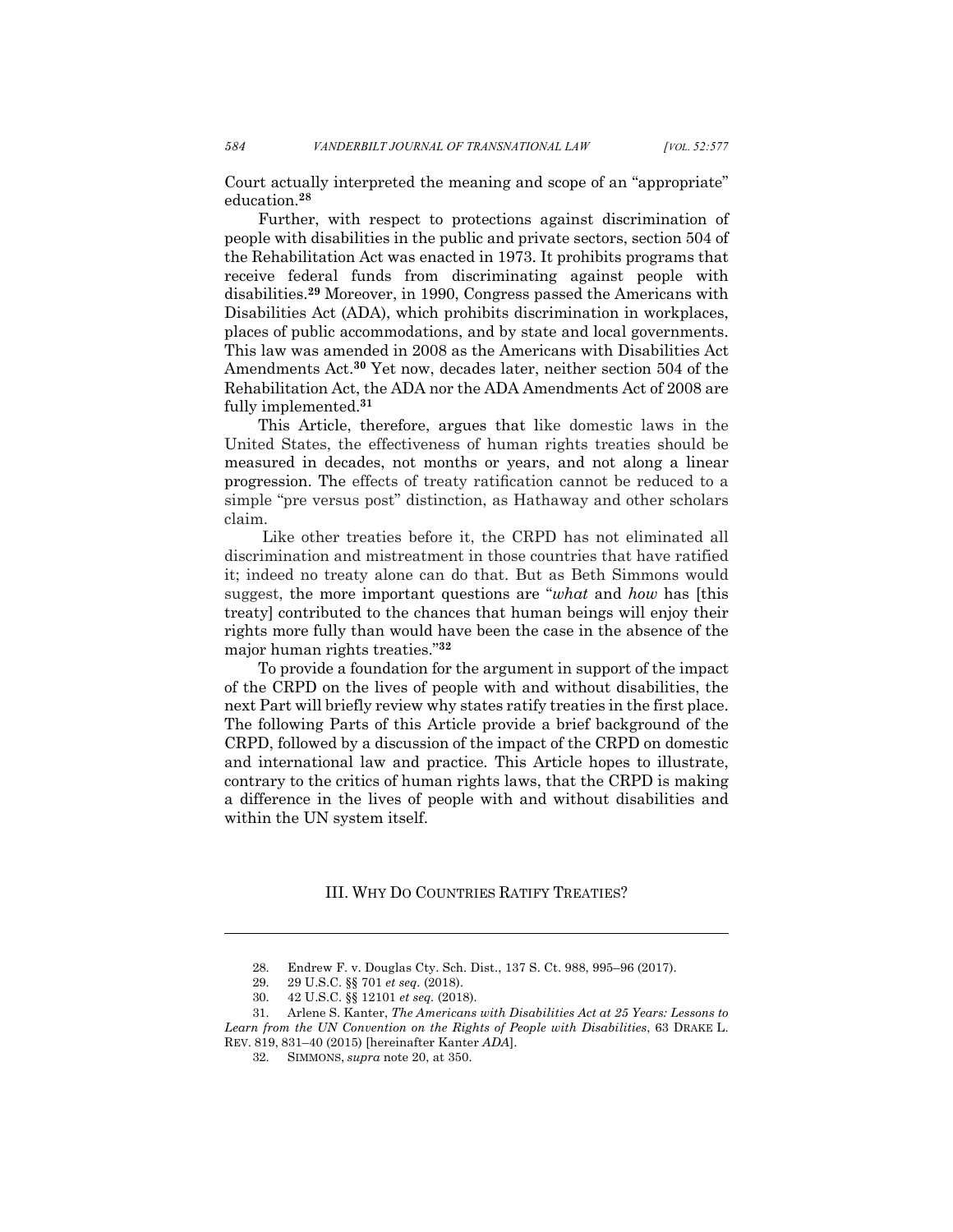## A. *Theories of Treaty Ratification*

No country is required to ratify or even sign a human rights treaty; however, most countries do. Of the 193 member states of the United Nations,**<sup>33</sup>** all countries except the United States have ratified the Convention on the Rights of the Child (CRC); 180 countries have ratified the Convention on the Elimination of All Forms of Discrimination Against Women (CEDAW); 175 countries have ratified the International Convention on the Elimination of All Forms of Racial Discrimination (ICERD); 167 countries have ratified the International Covenant on Civil and Political Rights (ICCPR); 161 countries have ratified the International Covenant on Social, Economic, and Cultural Rights (ICESCR); and 153 countries have ratified the Convention against Torture and other Cruel, Inhuman, and Degrading Treatment or Punishment (CAT).**<sup>34</sup>**

Why do so many countries ratify so many treaties? What are the advantages to countries that would lead them to surrender even a modicum of their own state sovereignty in favor of a treaty? With respect to ratification of the CRPD, could it be that these countries support the rights of people with disabilities, or are there other issues at play?

Most scholars agree that countries ratify treaties often with no intention of fully implementing them. **<sup>35</sup>** Instead, a country may decide to ratify a treaty in order to protect its international reputation by avoiding the threat of ostracism or punishment by the international community. **<sup>36</sup>** Such countries may believe that they have no choice but to ratify. As Beth Simmons has observed, "Countries may ratify [a treaty] in order to signal their support for the norms expressed in a treaty whether or not they actually espouse those norms and, in some cases, to mask the fact that they do not. This becomes more likely as more countries ratify."**<sup>37</sup>** According to this view, the act of signing or ratifying a treaty is essentially symbolic.

<sup>33.</sup> United Nations, *Member States*, http://www.un.org/en/memberstates/index.html (last visited Feb. 19, 2019) [https://perma.cc/2EKU-BFE5] (archived Feb. 15, 2019). There are 195 countries in the world today. One hundred ninety-three countries are members states of the United Nations, with the Holy See and the State of Palestine as non-member observer states. *Id.*

<sup>34.</sup> *Multilateral Treaties Deposited with the Secretary-General, Chapter IV: Human Rights*, U.N. TREATY COLLECTION, https://treaties.un.org/Pages/Treaties.aspx? id=4&subid=A&lang=en (last visited Mar. 15, 2019) [https://perma.cc/7UKQ-63JM] (archived Feb. 15, 2019) [hereinafter Treaty Collection].

<sup>35.</sup> *See* Joshua Keating, *Why Countries Make Human Rights Pledges They Have No Intention of Honoring*, SLATE (Oct. 21, 2014), http://www.slate.com/blogs/the\_world\_/ 2014/10/21/why\_countries\_make\_human\_rights\_pledges\_they\_have\_no\_intention\_of\_h onoring.html [https://perma.cc/X43K-VX9T] (archived Feb. 15, 2019) (referencing recent papers that reference treaties signed by countries and the rationale behind not implementing them).

<sup>36.</sup> *See id.*

<sup>37.</sup> SIMMONS, *supra* note 20.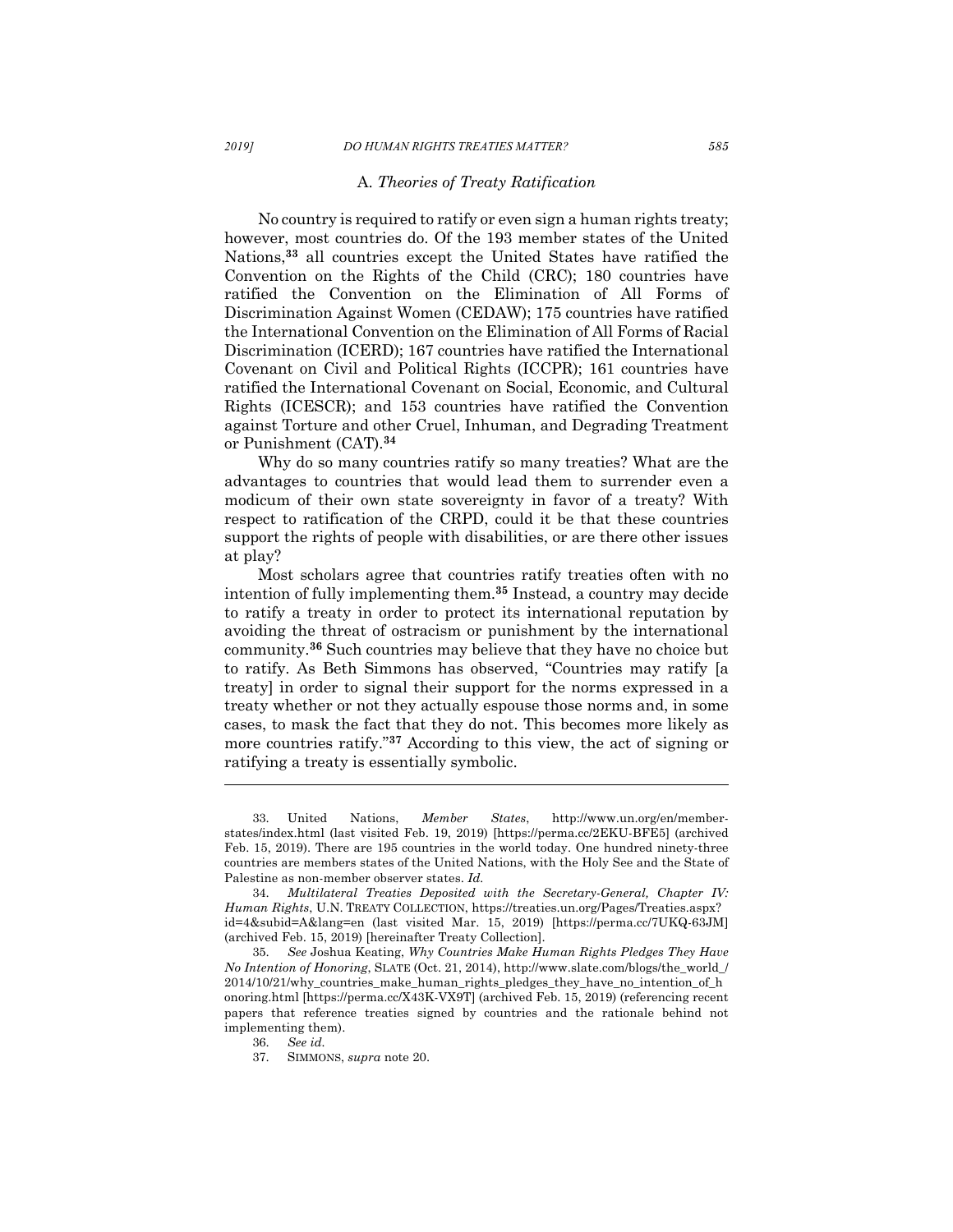Because some countries ratify treaties without any intention of full compliance with them, some scholars conclude that treaty ratification is meaningless. **<sup>38</sup>** These scholars focus on the fact that since there are no adverse repercussions for state-party noncompliance with treaties, ratification itself is no guarantee that any changes to domestic practices will occur. **<sup>39</sup>**

Yet if treaties are merely symbolic or meaningless to those countries that ratify them, one would think that states parties would ratify all treaties or none, but not some treaties. In particular, one would expect that the country that ratifies the CRC would also ratify the CAT and vice versa, but that is not the case. In fact, many more countries have signed the CRC than the CAT.**<sup>40</sup>** Indeed, the CRC is the most signed treaty, and the CAT is the least signed treaty, to date.**<sup>41</sup>** The fact that so many countries have ratified the CRC may indicate that countries are willing to ratify treaties only if they believe that ratification will not cause too many changes in their country. But treaties such as the torture treaty, which would require some countries to dramatically change certain state practices, have received the fewest number of ratifications.**<sup>42</sup>** This difference suggests that treaties mean something to the countries that choose to ratify them*.* **43**

But the meaning of such ratification is not clear. Some scholars claim that a country's decision to ratify a treaty relates to the country's resources and position within the international system. According to Jay Goodliffe and Darren G. Hawkins, for example, richer countries with a strong position in the international system are more likely to ratify treaties because they can use their power to mitigate any undesirable unintended consequences of treaty ratification, and "escape punishment should others attempt to inflict it."**<sup>44</sup>** According to this view, although ratification itself may not influence changes in state practices, the fear of repercussions on the international stage may have that result.**<sup>45</sup>** The legal scholar Harold Koh has traced this

<sup>38.</sup> *Id.* at 64*.*

<sup>39.</sup> *See* Alicia Galea, *No Freedom for Afghan Women: The Taliban Hides Behind Religion to Control Its People*, 78 U. DET. MERCY L. REV. 341, 368 (2001); *see also* James F. Smith, *NAFTA and Human Rights: A Necessary Linkage*, 27 U.C. DAVIS L. REV. 793, 808–10 (1994).

<sup>40.</sup> *See* Treaty Collection, *supra* note 34.

<sup>41.</sup> *See id*.

<sup>42.</sup> *See id.*

<sup>43.</sup> As Beth Simmons argues, "countries are willing to ratify treaties only if they believe that ratification will not cause too many changes within their country, as some countries have argued with respect to the CRC. But treaties such as the torture treaty, which would likely require changes in State practices, have received the fewest number of ratifications. This fact suggests that treaty ratification is not meaningless, at least to the countries that ratify them. Even if they don't plan on making any significant changes in domestic law." SIMMONS, *supra* note 20.

<sup>44.</sup> Jay Goodliffe & Darren G. Hawkins*, Explaining Commitment: States and the Convention Against Torture,* 68 J. POL. 353, 363 (2006).

<sup>45.</sup> *Id.*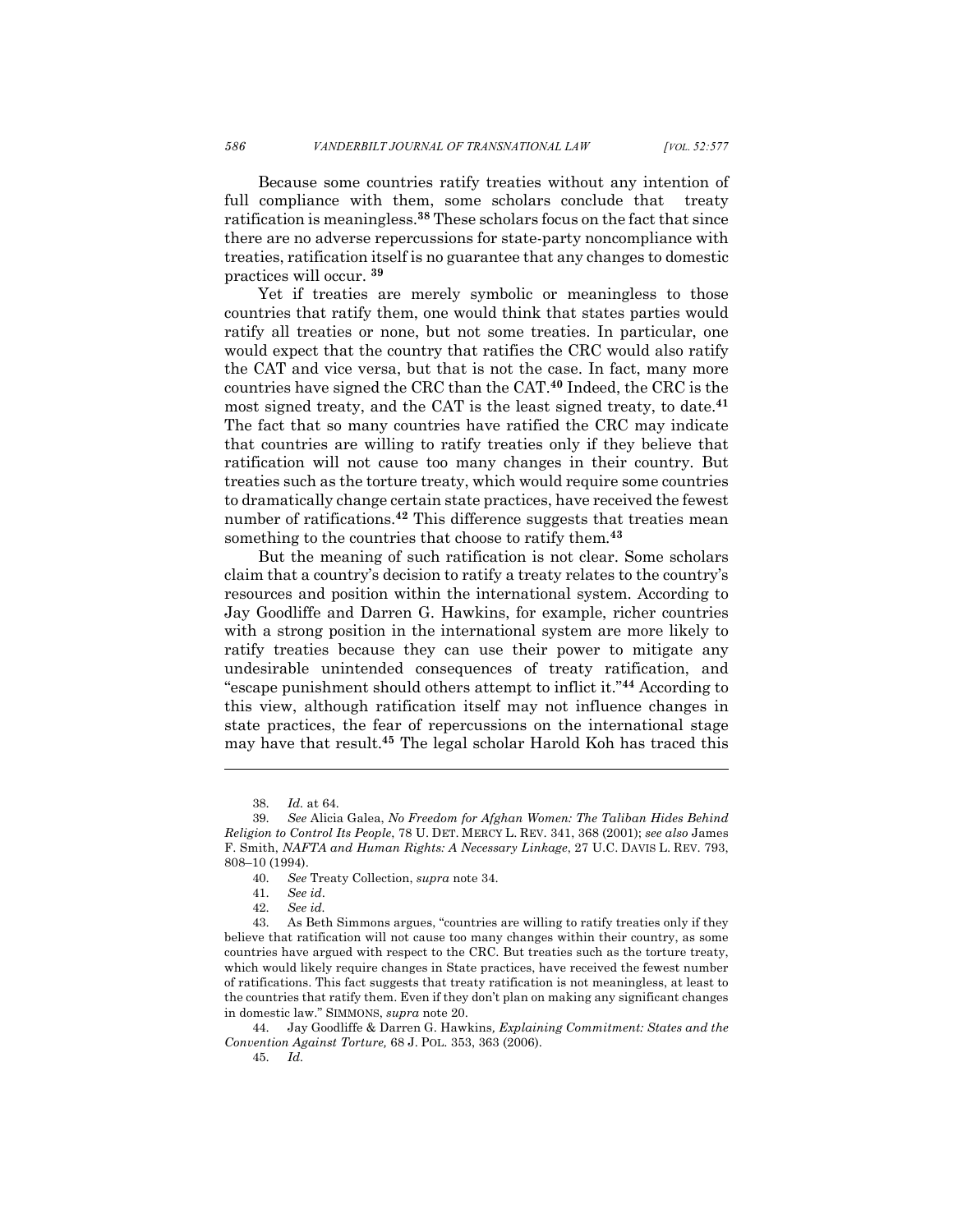"power explanation" back to Thucydides, who wrote that "strong states do what they can, the weak states suffer what they must, but in the end there is no real 'obedience' of international law, only such coincidence between national conduct and international rules that results from power and coercion."**<sup>46</sup>**

Other scholars reach the opposite conclusion. They argue that because new and presumably weaker regimes are blank slates in the international arena, they may choose to ratify treaties in order to gain the legitimacy that is a prerequisite to international aid, trade, and political support.**<sup>47</sup>** Moreover, scholars who analyze treaty ratification using a cost-benefit analysis argue that countries ratify treaties only after a calculation of the costs and benefits of ratification.**<sup>48</sup>** According to a cost-benefit analysis, the more a treaty would require a state to change its own behavior, the higher the cost of the treaty to the state, and the less likely the state may choose to ratify the given treaty. Thus, if the costs to the state are low, ratification is more likely; if the costs are high, the state will likely not ratify. But the way in which a country may determine costs, or even which costs are considered in this calculus, may differ among countries. In some countries, costs may include financial expenditures; in others, the costs may focus on political or reputation issues.**<sup>49</sup>**

Other scholars challenge this cost-benefit explanation. George Downs, Anthony Rocke, and Peter Barsoom, for example, view commitment and compliance to treaties as generally low-cost endeavors.**<sup>50</sup>** They write that "most treaties require states to make only modest departures from what they would have done in the absence of an agreement."**<sup>51</sup>** According to these scholars, therefore, the perceived costs of treaty ratification are overstated.

Similarly, Abram and Antonia Handler Chayes examined the costs of implementing a treaty, focusing on the costs involved in ratification, based on the state's involvement in the treaty drafting process.**<sup>52</sup>** According to these scholars, when government officials negotiate a particular treaty, they are more familiar with its terms and

<sup>46.</sup> Harold Hongju Koh, *How Is International Human Rights Law Enforced*?, 74 IND. L. REV. 1397, 1402 (1999).

<sup>47.</sup> *See* Peter Dizikes, *Why Sign Rights Treaties?*, MIT NEWS (Oct. 20, 2014), http://news.mit.edu/2014/why-sign-human-rights-treaties-1020 [https://perma.cc/X2NU-UXDQ] (archived Feb. 15, 2019).

<sup>48.</sup> *See, e.g.*, Oona A. Hathaway, *The Cost of Commitment,* 55 STAN. L. REV. 1823,

<sup>1833 (2003).</sup>

<sup>49.</sup> *See* Hathaway Study, *supra* note 12, at 1944–45 (states considering signing or ratifying a treaty consider not only the cost of complying with the treaty but also the probability that the costs of complying will actually be realized).

<sup>50.</sup> George W. Downs et al., *Is the Good News About Compliance Good News About Cooperation?*, 50 INT'L ORG. 379, 380 (1996).

<sup>51.</sup> *Id.*

<sup>52.</sup> *See, e.g.*, Abram Chayes & Antonia Handler Chayes, *On Compliance*, 47 INT'L ORG. 175, 178 (1993).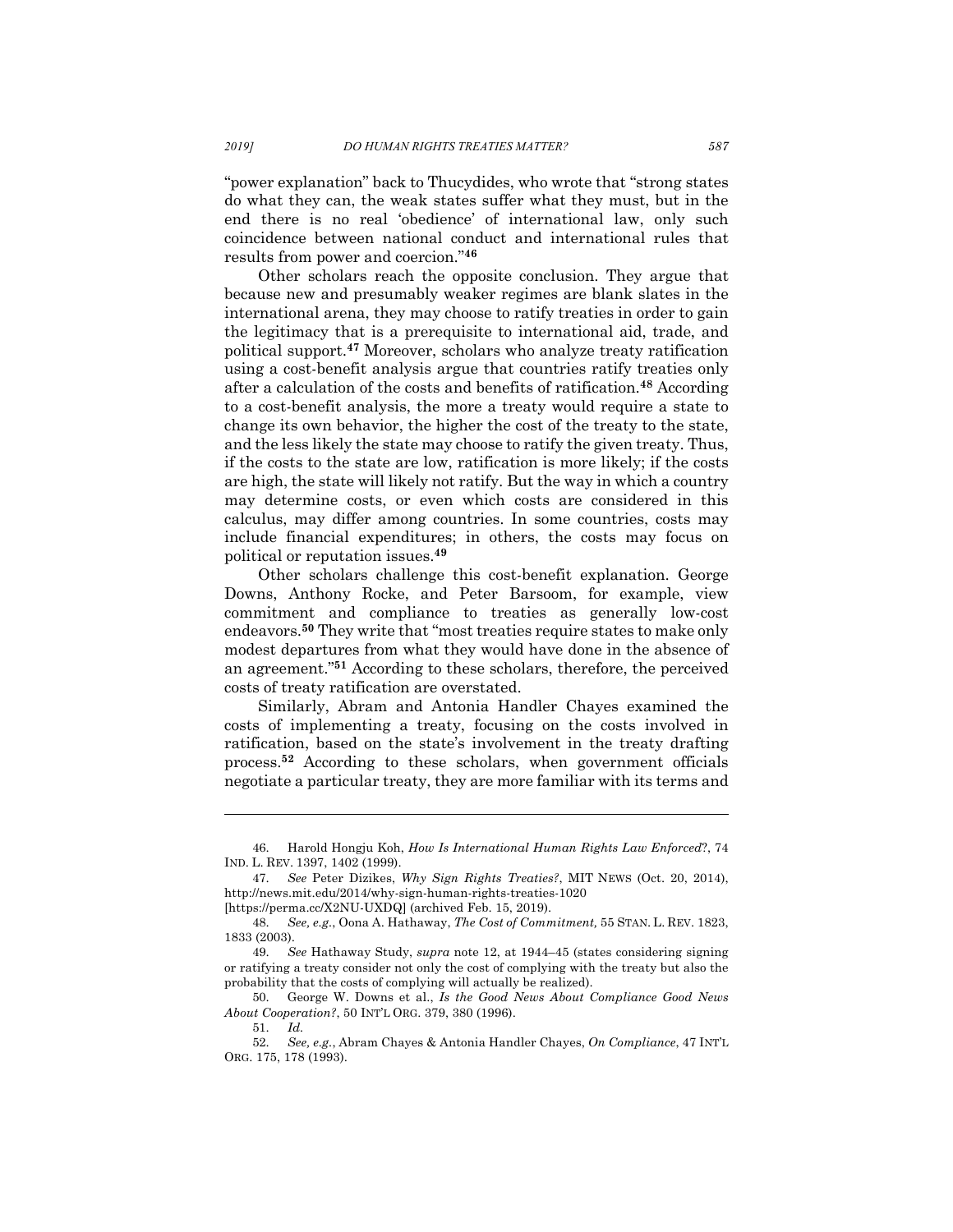are in a better position to anticipate what the treaty will require the state to do and not do.**<sup>53</sup>** In such cases, the state has the opportunity to minimize its concerns about the terms of the treaty prior to its adoption.**<sup>54</sup>** According to Chayes and Chayes, a state's participation in the drafting process, therefore, reduces the overall cost of ratification to a given state and may make ratification more likely.

Another factor relevant to an understanding of treaty ratification practices is a country's legal system. In dualist, common law countries, treaty ratification is not automatic; the full effect of a treaty is not realized unless and until it is incorporated into domestic law.**<sup>55</sup>** In these countries, it is less "costly" for the state to ratify a treaty since ratification will not change any domestic laws and practices until the state's own legislature acts.**<sup>56</sup>** Moreover, since treaty incorporation is usually not a priority for most legislatures, the treaty may never become part of domestic law, or, if it does, it may be considered relatively ineffectual.

By contrast, in monist or civil law countries, where treaties generally become part of domestic law without any additional legislation, the potential cost of ratifying a treaty to the state is typically greater.**<sup>57</sup>** Once a treaty is ratified in a monist country, the treaty will have the full force and effect of domestic law.**<sup>58</sup>** As such, the state party is bound by the terms of the treaty, and its residents will be able to bring claims in domestic courts under the ratified treaty.**<sup>59</sup>** For this reason, monist countries may more carefully weigh their decisions to ratify treaties since once they are ratified, the state will be required to conform its practices to the terms of the treaty. These states parties may therefore be more reluctant to ratify treaties because the treaties' provisions become enforceable directly against the state, in the state's own domestic courts. **60**

Yet a review of the list of countries that have ratified various human rights treaties reveals that countries may not reach their decisions to ratify a particular treaty based solely on their legal systems. Other factors may be at play, such as geography and religious

<sup>53.</sup> *Id.* at 176.

<sup>54.</sup> *Id.*

<sup>55.</sup> *See Minister of State for Immigration and Ethnic Affairs v. Ah Hin Teoh* (1995) 183 CLR 273 (Austl.) (in which the claimant was granted the "legitimate expectation" to claim rights under the CRC even though the CRC had not yet been incorporated into domestic law).

<sup>56.</sup> SIMMONS, *supra* note 20, at 125–48.

<sup>57.</sup> According to Simmons, comparative law literature shows a correlation, but as of yet no data is available to substantiate this view. One would think that common law countries have an extra barrier so they would ratify more treaties (and not enforce them in domestic law) but that is not the case. *Id.* at 87.

<sup>58.</sup> *Id.* at 71–75.

<sup>59.</sup> *Id.*

<sup>60.</sup> *Id.*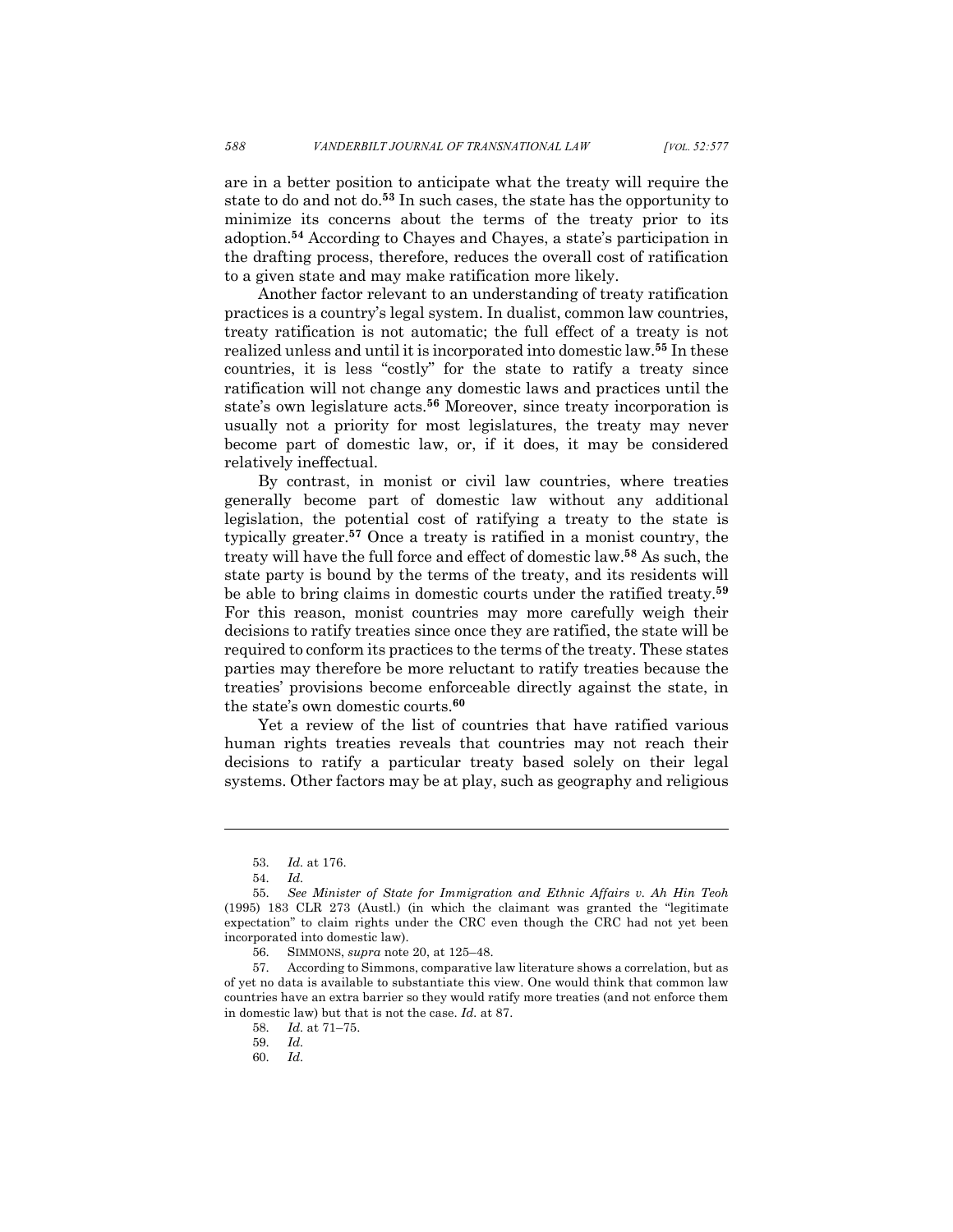and cultural traditions.**<sup>61</sup>** If all of a country's neighbors are ratifying a treaty, the country may be more inclined to ratify.**<sup>62</sup>** The fact that the country is "surrounded by and compared to a critical mass of ratifying countries itself encourages ratification . . . ."**<sup>63</sup>** Accordingly, "countries are more likely to commit to a treaty if they are located in a region in which other states have already ratified."**<sup>64</sup>**

There are numerous other theories that seek to explain why countries ratify human rights treaties based on cultural differences. The norm-based theorists predict that a country is more likely to ratify and implement treaties if the country already shares the norms that the treaty reflects.**<sup>65</sup>** According to these scholars, countries that already respect individual liberties, for example, are more likely to both sign and ratify such treaties as the Convention Against Torture than are states that do not share the same history of individual rights protection.**<sup>66</sup>**

Harold Koh makes a related argument that treaty ratification is often the result of "noble" goals.**<sup>67</sup>** Koh argues, based in large part on Immanuel Kant's 1795 pamphlet, *Perpetual Peace*, that some countries feel some sort of internal "compliance pull" toward certain rules that they feel are legitimate.**<sup>68</sup>** Harold Koh gives an example of this rule legitimacy theory in the treaties on genocide or favoring diplomatic immunity, which nations perceive as legitimate, either because they meet a procedural standard of legitimacy or a substantive notion of due process or distributive justice.**<sup>69</sup>** According to this view, some countries decide to ratify certain treaties because they are "normatively pulled" toward that treaty or rule by its very legitimacy.**<sup>70</sup>**

In sum, there are many reasons why countries may decide to ratify a particular treaty. However, most of those reasons have little, if anything, to do with a state party's commitment to complying with the specific terms of the treaty. The reasons for ratification seem to focus more on the state's interest in gaining stature in the international community, which may be a prerequisite for receiving international

<sup>61.</sup> SIKKINK, *supra* note 20, at 204.

<sup>62.</sup> SIMMONS*, supra* note 20, at 376.

<sup>63.</sup> *Id*.

<sup>64.</sup> *Id.* at 110. *See also* Goodliffe & Hawkins, *supra* note 44, at 365; Oona A. Hathaway, *Why Do Countries Commit to Human Rights Treaties*?, 51 J. CONFLICT RES. 588, 611–12 (2007).

<sup>65.</sup> *See* Oona A. Hathaway, *Between Power and Principle: An Integrated Theory of International Law*, 72 U. CHI. L. REV. 477, 481–83 (2005).

<sup>66.</sup> Goodliffe & Hawkins*, supra* note 44, at 369. For example, Goodliffe and Hawkins also found that in countries where the official state religion is Islam and where the state promotes a more traditional view of women, the likelihood of the ratification of CEDAW is diminished since some of its provisions conflict with the norms of the state. *See* SIMMONS*, supra* note 20, at 361.

<sup>67.</sup> Koh, *supra* note 46, at 1403.

<sup>68.</sup> *Id.*

<sup>69.</sup> *Id.* at 1403–04.

<sup>70.</sup> *Id.* at 1404.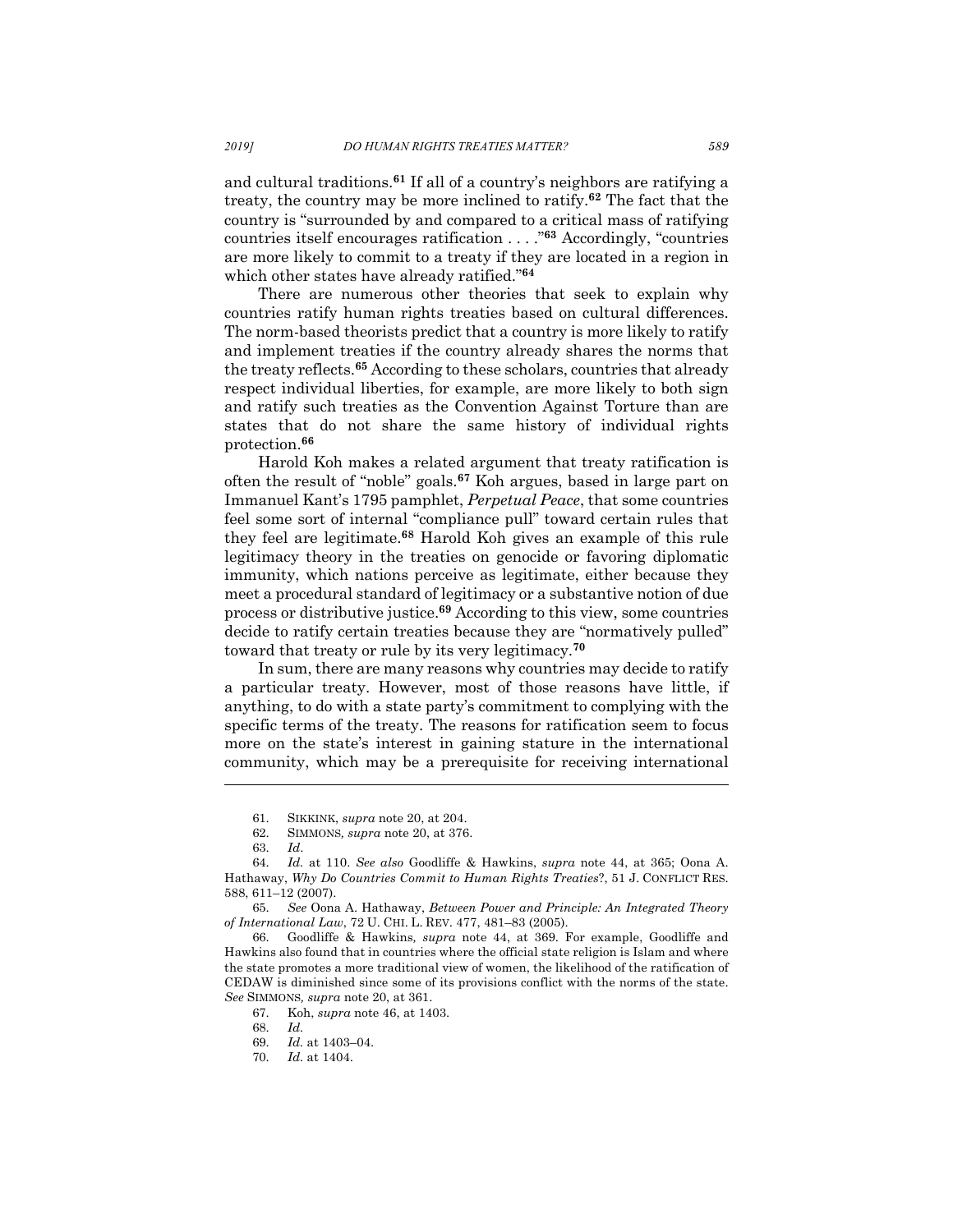aid; following the lead of regional neighbors; calculating the cost of ratification as low compared to its benefits; (particularly in dualist countries); or simply because the state party believes it is powerless not to ratify. The following subpart will review possible reasons why a country may decide to ratify the CRPD, focusing on the United States.

#### B. *Why Countries Decide to Ratify or Not Ratify the CRPD*

The CRPD has become one of the most highly ratified treaties in the world, with 177 states ratifying it as of March 2019. **<sup>71</sup>** Why does a state decide to ratify the CRPD? Is the state committed to equal rights for people with disabilities or are there other reasons for ratification? This subpart will provide an overview of the decision of the United States not to ratify the CRPD in contrast to the decision of various other states to ratify the CRPD.

#### 1. The Failure of the United States to Ratify the CRPD

Based on the criteria discussed in the previous subpart, one would have expected the United States to ratify the CRPD. The United States is a powerful nation typically not subject to international pressure. It is also surrounded by states parties that have ratified the CRPD.**<sup>72</sup>** Moreover, since the CRPD is modeled after the United States' own ADA, one might have expected ratification of the CRPD, based on its merits alone. **<sup>73</sup>** But the United States has failed to ratify the CRPD.**<sup>74</sup>** Although President Obama signed the CRPD in 2009, the United States Republican-majority Senate failed to muster the two-thirds majority vote needed to ratify it on two separate occasions. **75** Apparently, the Senate failed to ratify the CRPD because the Republican majority refused to support any bipartisan effort, even when it meant failing to ratify a treaty that could realize the goals of our own ADA.**<sup>76</sup>**

Indeed, the United States has a long history of failing to ratify treaties. Of the nine core human rights treaties adopted by the UN, the

<sup>71.</sup> *See* United Nations—Disability, *supra* note 4.

<sup>72.</sup> *See id.* (noting the full list of ratified states).

<sup>73.</sup> Kanter *ADA*, *supra* note 31, at 822.

<sup>74.</sup> *See* United Nations—Disability, *supra* note 4 (noting that the United States is a signatory state, but has not ratified the CRPD).

<sup>75.</sup> Arlene S. Kanter, *The Failure of the United States to Ratify the Convention on the Rights of People with Disabilities, in* RECOGNISING RIGHTS IN DIFFERENT CULTURAL CONTEXTS: THE UNITED NATIONS CONVENTION ON THE RIGHTS OF PERSONS WITH DISABILITIES (CRPD) (forthcoming 2019) [hereinafter Kanter *Failure*]

<sup>76.</sup> *Id.*; *see also* Liz Klimas, *Republicans Defeat Ratification of the U.N.'s 'Rights of Persons With Disabilities' Treaty in Senate*, THE BLAZE (Dec. 4, 2012), https://www.theblaze.com/news/2012/12/04/republicans-defeat-ratification-of-the-u-n-srights-of-persons-with-disabilities-treaty-in-senate [https://perma.cc/Y7TY-4SUE] (archived Feb. 15, 2019).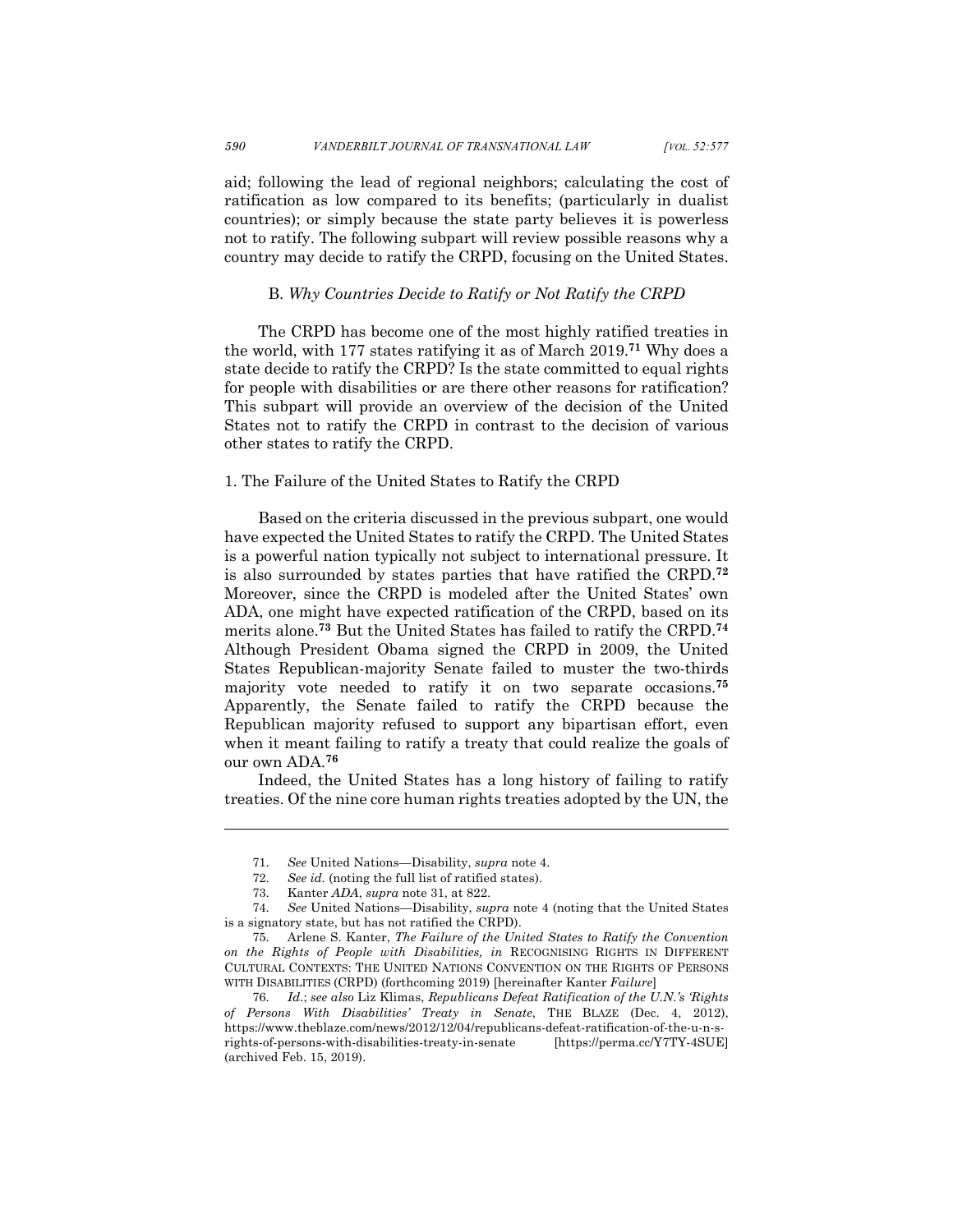United States has signed only three.**<sup>77</sup>** This number is strikingly low, especially in relation to other countries with whom it compares itself. These countries, including Australia, the United Kingdom, France, Germany, and Canada, have either ratified or acceded to all or most human rights treaties and their optional protocols.**<sup>78</sup>** As such, the United States is now the country with the "poorest record of ratification of human rights treaties among all industrialized nations."**<sup>79</sup>** Some commentators have gone so far as to suggest that the failure of the United States to ratify human rights treaties not only reflects poorly

78. Penny M. Venetis, *Making Human Rights Treaty Law Actionable in the United States: The Case for Universal Implementing Legislation*, 63 ALA. L. REV. 97, 100–01 (2011).

<sup>77.</sup> These "core" treaties, as they are known, include: CDPR, *supra* note 4; Convention for the Protection of All Persons from Enforced Disappearance, *adopted* Dec. 20, 2006, 2716 U.N.T.S. 3 (entered into force Dec. 23, 2010) [hereinafter CPPED]; Convention on the Protection of the Rights of All Migrant Workers and Members of their Families, Dec. 18, 1990, 2220 U.N.T.S. 3; Convention on the Rights of the Child, *opened for signature* Nov. 20, 1989, 1577 U.N.T.S. 3 (entered into force Sept. 2, 1990) [hereinafter CRC]; Convention Against Torture, and other Cruel, Inhuman or Degrading Treatment or Punishment, *opened for signature* Dec. 10, 1984, 1465 U.N.T.S. 85 (entered into force June 26, 1987); Convention on the Elimination of All Forms of Discrimination Against Women, Dec. 18, 1979, 1249 U.N.T.S. 13, 19 I.L.M. 33 [hereinafter CEDAW]; International Covenant on Civil and Political Rights, *opened for signature* Dec. 16, 1966, 999 U.N.T.S. 171 (entered into force Mar. 23, 1976); International Covenant on Economic, Social and Cultural Rights, *opened for signature* Dec. 16, 1966, 993 U.N.T.S. 3 (entered into force Jan. 3, 1976); International Convention on the Elimination of All Forms of Racial Discrimination, Mar. 7, 1966, 660 U.N.T.S. 195.

<sup>79.</sup> Janet E. Lord & Michael Ashley Stein, *Ratify the UN Disability Treaty*, FOREIGN POL'Y IN FOCUS (July 9, 2009), http://fpif.org/ratify\_the\_un\_disability\_treaty/ [https://perma.cc/D3TF-8AAL] (archived Feb. 15, 2019). The Senate has a very bad track record when it comes to human rights treaties, having only ratified three treaties and two optional protocols since the 1960's. The three treaties are the International Convention on the Elimination of All Forms of Racial Discrimination, the International Covenant on Civil and Political Rights, and the Convention against Torture and Other Cruel, Inhuman or Degrading Treatment or Punishment. The United States has ratified two Optional Protocols for the Convention on the Rights of the Child, one concerning children in armed conflict and the other concerning "the sale of children, child prostitution and child pornography." *United States Ratification of International Human Rights Treaties,* HUM. RTS. WATCH (July 24, 2009), http://www.hrw.org/news/ 2009/07/24/united-states-ratification-international-human-rights-treaties

<sup>[</sup>https://perma.cc/X2CB-XG4V] (archived Feb. 15, 2019) [hereinafter *US Ratification*]. The following are some of the treaties the U.S. has not ratified: CEDAW, *supra* note 77; CPPED, *supra* note 77; CRC, *supra* note 77; Convention on Cluster Munitions, May 30, 2008, 2688 U.N.T.S. 39; Optional Protocol to the Convention against Torture and Other Cruel, Inhuman or Degrading Treatment or Punishment, Dec. 18, 2002, 2375 U.N.T.S. 237; Convention on the Prohibition of the Use, Stockpiling, Production and Transfer of Anti-Personnel Mines and on their Destruction, Sept. 18, 1997, 2056 U.N.T.S. 211. *See US Ratification*, *supra*. With respect to the CEDAW, there are only seven countries, including the U.S., that have not ratified it. *Id.* The United States is also the only country besides Somalia who has not signed the CRC, and Somalia has no recognized government to sign the treaty. *Id.*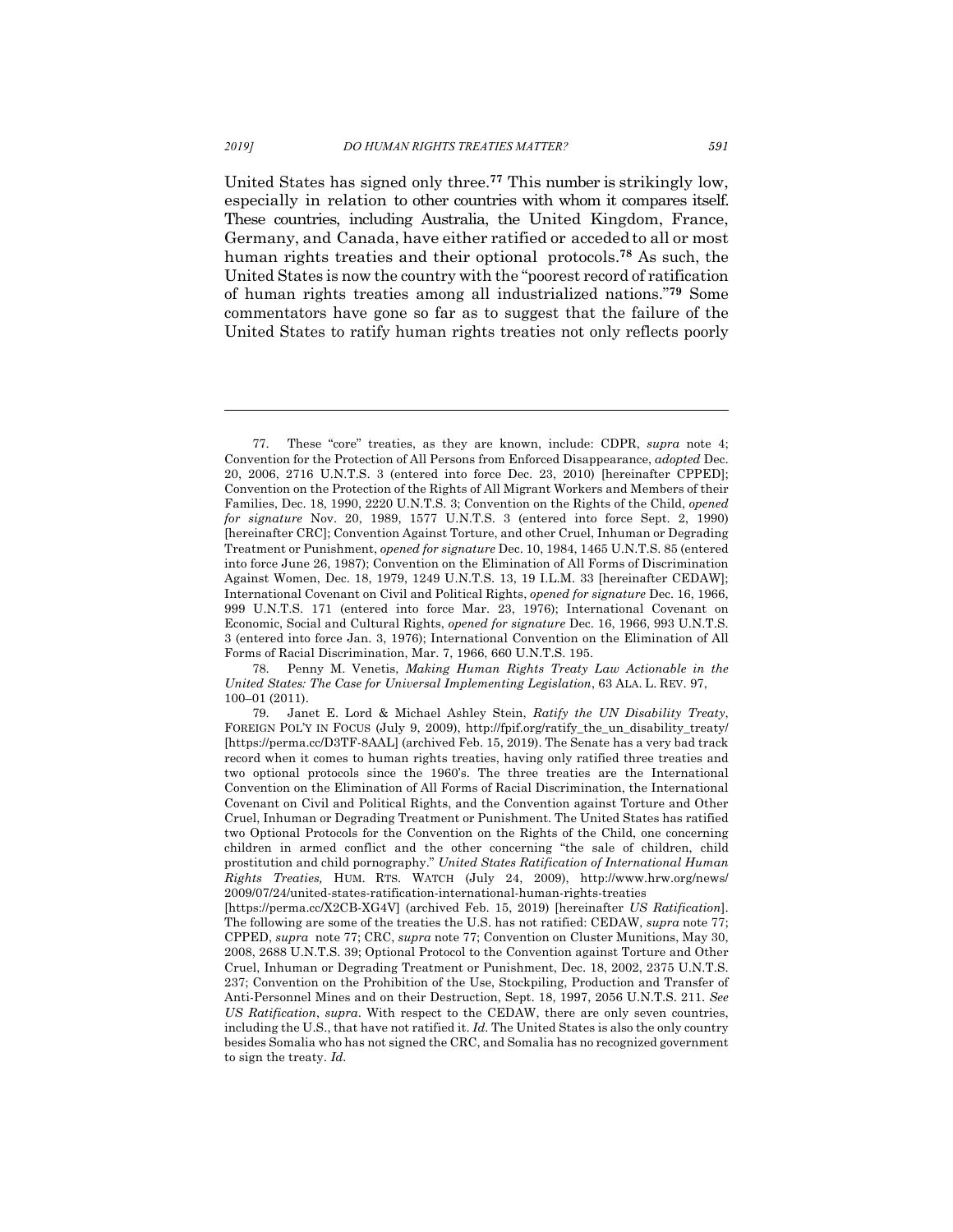on the United States internationally, but also adversely affects the ability of the United States to conduct foreign policy.**<sup>80</sup>**

## 2. The Decisions of Other Countries to Ratify the CRPD

Unlike the United States, 177 other countries decided to ratify the CRPD—many simply because all of their neighbors did.**<sup>81</sup>** Looking at the regions of Africa, the Middle East, and Latin America, for example, one can attribute the CRPD ratification to "peer" pressure at work.**<sup>82</sup>** These states also may have been interested in boosting their international reputation and accessing international aid.

Another explanation for the widespread ratification of the CRPD may be a state's interest in showing the rest of the world how progressive it is, at least with respect to a "safe" human rights issue, like disability rights. **<sup>83</sup>** A disability treaty appears far less controversial than a treaty on torture or even on the rights of women, particularly in those countries that do not afford equality to women under their domestic laws.

The CRPD addresses the rights of people who, for decades and even centuries, have been seen as in need of protection and charity, not protection under law.**<sup>84</sup>** Viewing people with disabilities in this way means that ratifying a treaty for them would be seen as relatively noncontroversial and could garner international respect and perhaps international aid as well. This view is more common in countries where there has been no history of disability advocacy movements or disability-related domestic laws. **85**

On the other hand, in those countries with a long history of human rights advocacy, such as many countries in Latin America, Canada, and Australia, the price of ratification may be considered higher but worth the cost.**<sup>86</sup>** These countries had previously ratified the CEDAW and CRC, and may have assumed that ratifying the CRPD was not only consistent with their past practices but also was the next logical step in ensuring legal protections for their citizenry. The CRPD was simply, for these countries, the next treaty to endorse.**<sup>87</sup>**

l

86. *See*, *e.g.*, Kathryn Sikkink, *Latin America's Protagonist Role in Human Rights,* INT'L J. HUM. RTS. (Dec. 2015), http://sur.conectas.org/en/latin-americasprotagonist-role-human-rights/ [https://perma.cc/76HK-NFFY] (archived Feb. 15, 2019).

87. The United States, which has a long history of domestic civil rights laws, including disability rights laws, chose not to ratify the CRPD. In my forthcoming chapter, I argue that the Tea Party-Republican-led United States Senate refused to vote for the ratification because of their opposition to endorsing any bi-partisan effort and due to

<sup>80.</sup> *See generally* David Kaye, *Stealth Multilateralism: U.S. Foreign Policy Without Treaties—or the Senate*, 92 FOREIGN AFF. 113 (2013).

<sup>81.</sup> *See* United Nations—Disability, *supra* note 4.

<sup>82.</sup> *See* KANTER CRPD DEVELOPMENT, *supra* note 13, at 295.

<sup>83.</sup> *Id.* at 293.

<sup>84.</sup> *Id.* at 291.

<sup>85.</sup> *Id.* at 294.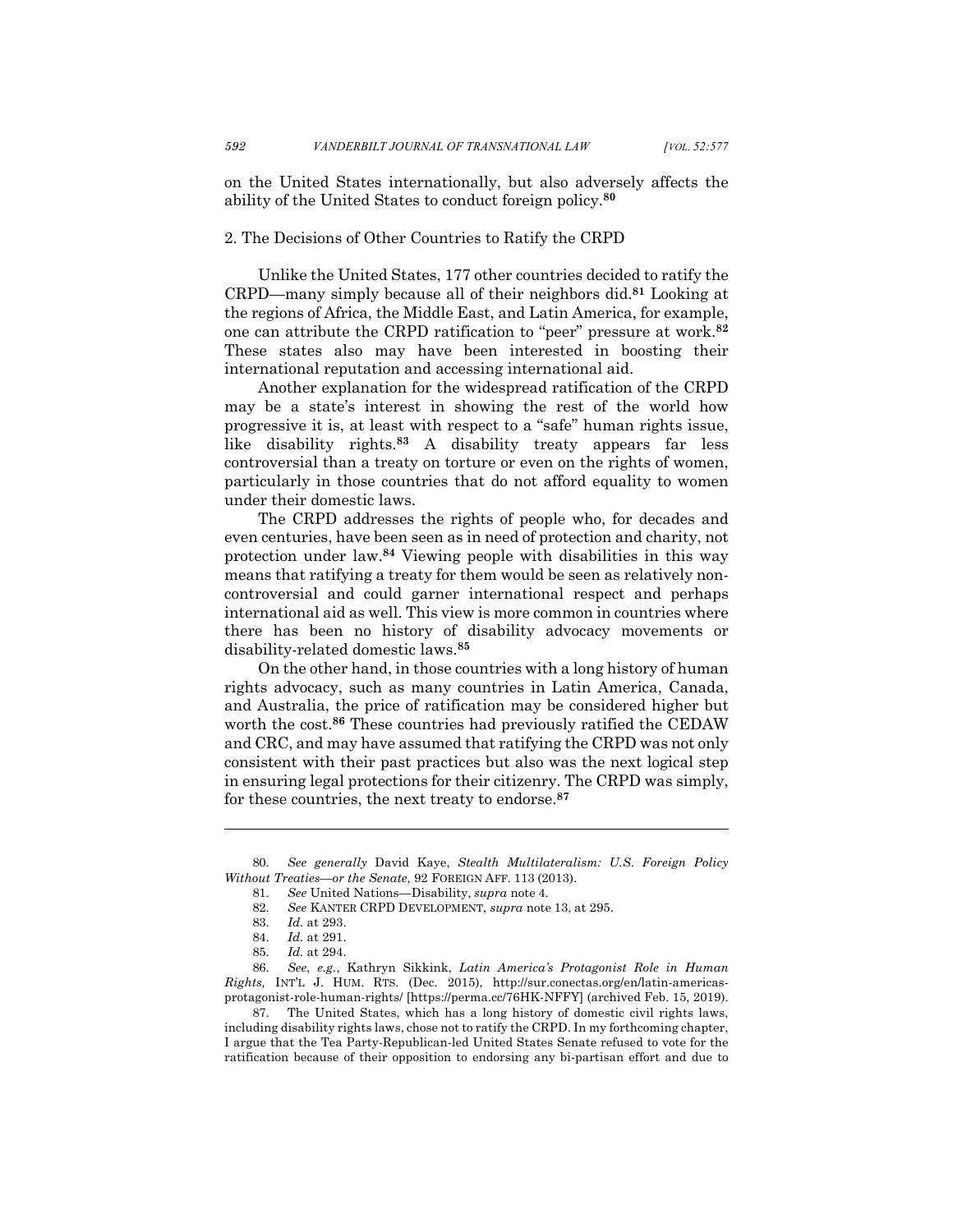Yet as one examines which states parties have ratified the CRPD and which have not, it is clear that few, if any, states parties ratified the CRPD simply because they were committed to disability rights as a national policy.**<sup>88</sup>** Indeed, most states parties that have ratified the CRPD were likely uninformed about what ratification of the CRPD would mean and what they would be expected to do in order to reach full compliance with the CRPD.

Most such states parties were likely unaware that compliance with the CRPD would mean changes beyond accessibility of buildings and transportation. In fact, ratification of the CRPD necessarily may involve changes in domestic law and policies in such areas as guardianship, mental health, education, and communication and service accessibility. **<sup>89</sup>** Thus many of the countries that ratified the CRPD likely did so without any comprehensive analysis of the effect of the treaty on the domestic status quo. For that reason, ratifying the CRPD was likely perceived as less risky than ratification of other treaties, particularly those that would increase legal protections for more politically controversial groups such as women, political dissidents, and indigenous people. **<sup>90</sup>** Through this lens, the widespread ratification of the CRPD may be seen as a success, but not because of states parties' enthusiastic support for the rights of people with disabilities in their own countries. Indeed, in those countries that ratified the CRPD based on the assumption that it would make no difference in their domestic practices, they were likely mistaken.

# C. *Ratifying States May Not Have Yet Realized the Potential Effect of the CRPD*

The CRPD, as the next subparts will explain, has the potential to challenge the very structure of how and for whose benefit societies are organized. As a result, ratification of the CRPD will likely "make a difference" by resulting in significant changes in most countries.

Once a state decides to ratify the CRPD and conform its domestic laws to the CRPD, some obvious changes are expected and even welcome. Such changes may include new policies regarding the accessibility of buildings and transportation.**<sup>91</sup>** But conforming domestic laws and policies to the CRPD is not just about passing laws requiring buildings and transportation systems to be accessible.

their general opposition to international law as part of US law. Kanter *Failure*, *supra* note 75.

<sup>88.</sup> *See* KANTER CRPD DEVELOPMENT, *supra* note 13, at 294.

<sup>89.</sup> *See, e.g.*, Steven J. Hoffman et al., *Is the UN Convention on the Rights of Persons with Disabilities Impacting Mental Health Laws and Policies in High-Income Countries? A Case Study of Implementation in Canada*, 16 BMC INT'L HEALTH & HUM. RTS. 28, 31 (2016).

<sup>90.</sup> KANTER CRPD DEVELOPMENT, *supra* note 13, at 292–93.

<sup>91.</sup> *See, e.g.*, CRPD, *supra* note 4, at 8–10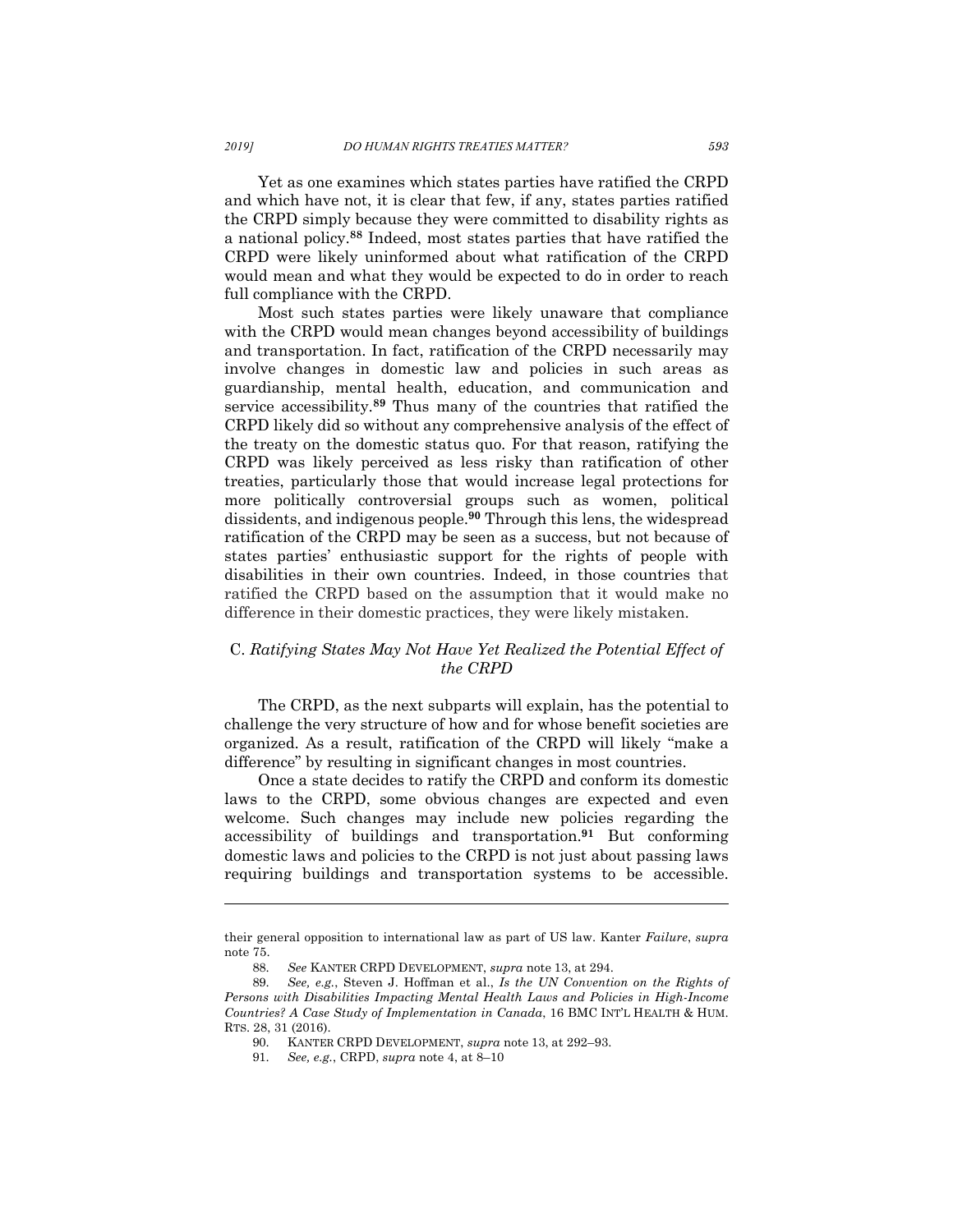Rather, it is about making fundamental changes in how societies view people with disabilities so that they will be able to fully participate. It may require redefining who is included in society and who is not; who is responsible for their own actions and who is denied legal capacity; **92** who has the right to be a parent and to be born; **<sup>93</sup>** who can work and attend school and universities; **<sup>94</sup>** who can live freely in the community, and with supports as needed; **<sup>95</sup>** and who can be subjected to torture in the name of treatment.**<sup>96</sup>**

Thus, what many states parties likely failed to consider when they ratified the CRPD is that ratification would make visible the needs, rights, and potential political power of people with disabilities. Indeed, one of the most important tools for implementing human rights laws is to make visible "invisible harms."**<sup>97</sup>** As Kathryn Sikkink has written, in the process of making invisible harms visible, human rights treaties raise the bar of what constitutes human rights in the first instance.**<sup>98</sup>** Although we may not yet know why each of the 177 countries that ratified the CRPD decided to do so, we can assume that most of these states parties did not predict the changes in state laws, policies, and practices that would be required to fully conform to the CRPD. However, even if the states parties did not anticipate such changes when they ratified the CRPD, these changes are occurring. It is these changes that this Article will now address.

## IV. THE CRPD MATTERS: IT IS MAKING A DIFFERENCE IN THE LIVES OF PEOPLE WITH AND WITHOUT DISABILITIES

The adoption of the CRPD by the United Nations in 2006 was, in many respects, a great accomplishment for people with disabilities.**<sup>99</sup>** Although prior to the CRPD, there were nonbinding international documents that addressed the rights of people with disabilities, it was not until the adoption of the CRPD by the United Nations that people with disabilities were officially recognized as entitled to legal protections under international human rights law.**<sup>100</sup>** Since its adoption, 177 countries (but not the United States) have ratified it.**<sup>101</sup>**

l

101. *See* United Nations—Disability, *supra* note 4.

<sup>92.</sup> *See id.* at 10.

<sup>93.</sup> *See id.* at 13.

<sup>94.</sup> *See id.* at 7–8.

<sup>95.</sup> *See id.* at 11–12.

<sup>96.</sup> *See id.* at 10.

<sup>97.</sup> SIKKINK, *supra* note 20, at 154.

<sup>98.</sup> *Id.*

<sup>99.</sup> *See* KANTER CRPD DEVELOPMENT, *supra* note 13, at 1.

<sup>100.</sup> *Id.* at 39.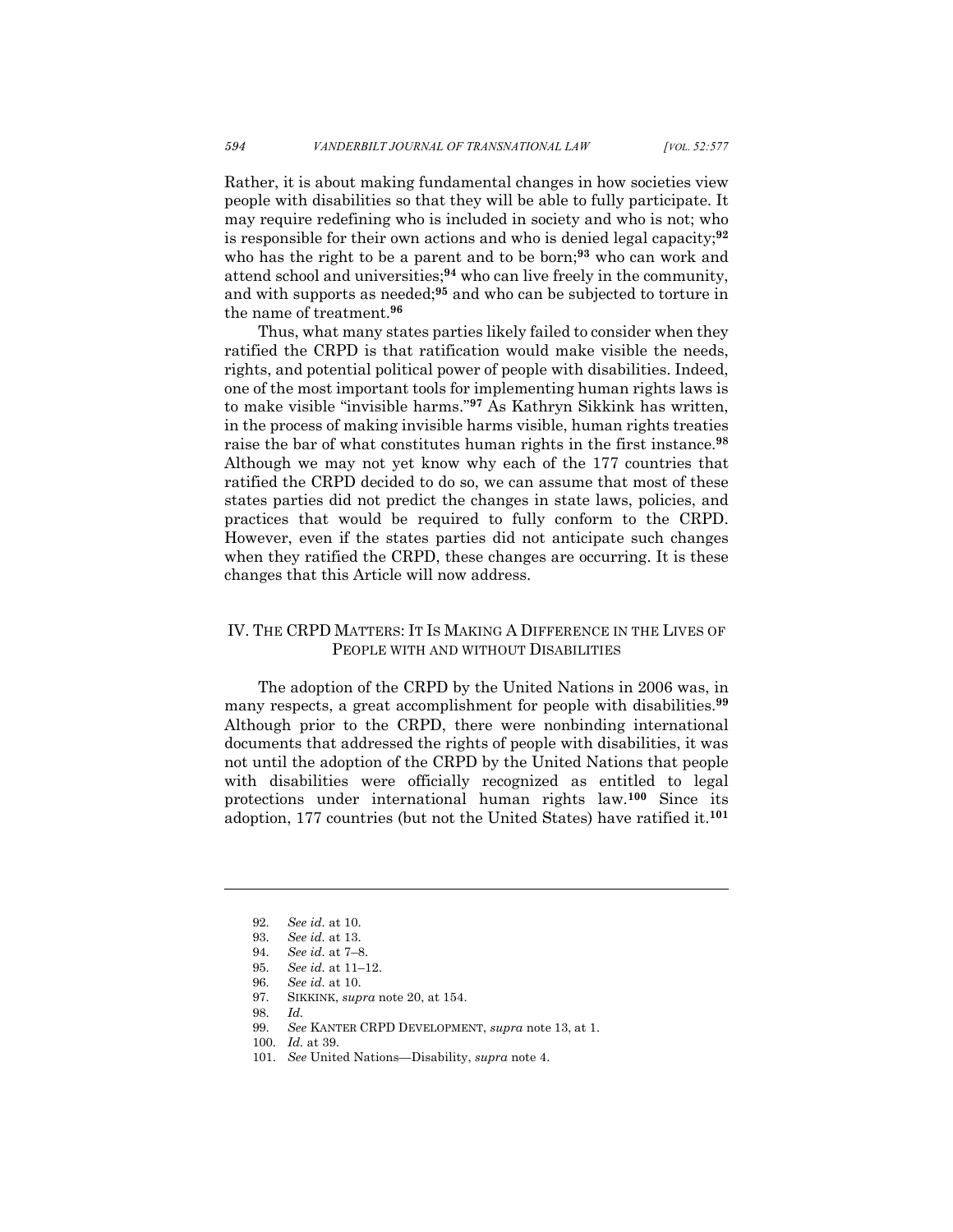Some say that given the high number of ratifications, the issue of disability rights is no longer invisible.**<sup>102</sup>**

But let's look a bit deeper and ask *what* and *how* the CRPD has made the issue of disability rights more visible. In other words, how is the CRPD making a difference in the lives of people with and without disabilities? Is it, in Simmons' words, contributing "to the chance that human beings will enjoy their rights more fully than would have been the case in the absence of [the treaty]."**<sup>103</sup>** The next subpart will argue that the CRPD is, in fact, "making a difference" not only to people with disabilities and the societies in which they live, but also in the development of international human rights norms, generally.

#### A. *Background of the CRPD*

The CRPD was the fastest drafted treaty in the history of the UN. The process began with a proposal by Mexico to create a treaty drafting committee in 2001, and ended with the approval of the final version of the CRPD by consensus in 2006.**<sup>104</sup>** On its opening day for signatures, the CRPD had the most signatories of any other treaty in the history of the UN.**<sup>105</sup>** Subsequently, after twenty states ratified it, the CRPD came into force in May 2008.**<sup>106</sup>**

Prior to the CRPD, people with disabilities were often ignored not only by the state, but also by employers, teachers, neighbors, and their own family members, as well as mainstream human rights organizations. When Human Rights Watch and Amnesty International, for example, secured the release of political prisoners held in Soviet psychiatric institutions in the 1970s, they did nothing to stop the abuse of the thousands of people labeled as mentally ill who were forced to remain and eventually die in those same institutions.**<sup>107</sup>**

<sup>102.</sup> *See id.*

<sup>103.</sup> SIMMONS, *supra* note 20, at 350.

<sup>104.</sup> *See 10th anniversary of the adoption of Convention on the Rights of Persons with Disabilities (CRPD)*, U.N. DEP'T ECON. & SOC. AFFAIRS, https://www.un.org/development/desa/disabilities/convention-on-the-rights-of-personswith-disabilities/the-10th-anniversary-of-the-adoption-of-convention-on-the-rights-of-<br>persons-with-disabilities-crpd-crpd-10.html (last visited Mar. 1, 201 persons-with-disabilities-crpd-crpd-10.html (last visited Mar. 1, 2019) [https://perma.cc/S8HH-PQJC] (archived Feb. 19, 2019).

<sup>105.</sup> *See* United Nations—Disability, *supra* note 4.

<sup>106.</sup> *Id.* One could argue that a separate treaty for people with disabilities is discriminatory on its face. In order to ensure equality for people with disabilities, they should be protected, like people without disabilities, under existing human rights laws and declarations. But without a specific treaty for people with disabilities, they would remain in the background, forgotten and invisible. I was reminded that prior to the ADA in the U.S., for example, restaurants, shopping malls, banks, schools, workplaces, and doctor's and lawyer's offices were not accessible to people with disabilities. The ADA was, and is still, necessary to change practices.

<sup>107.</sup> *See, e.g.*, Leonid Ragozin, *Left Behind: Russian prisoners who didn't make the headlines*, AL JAZEERA (Jan. 18, 2014), https://www.aljazeera.com/indepth/opinion/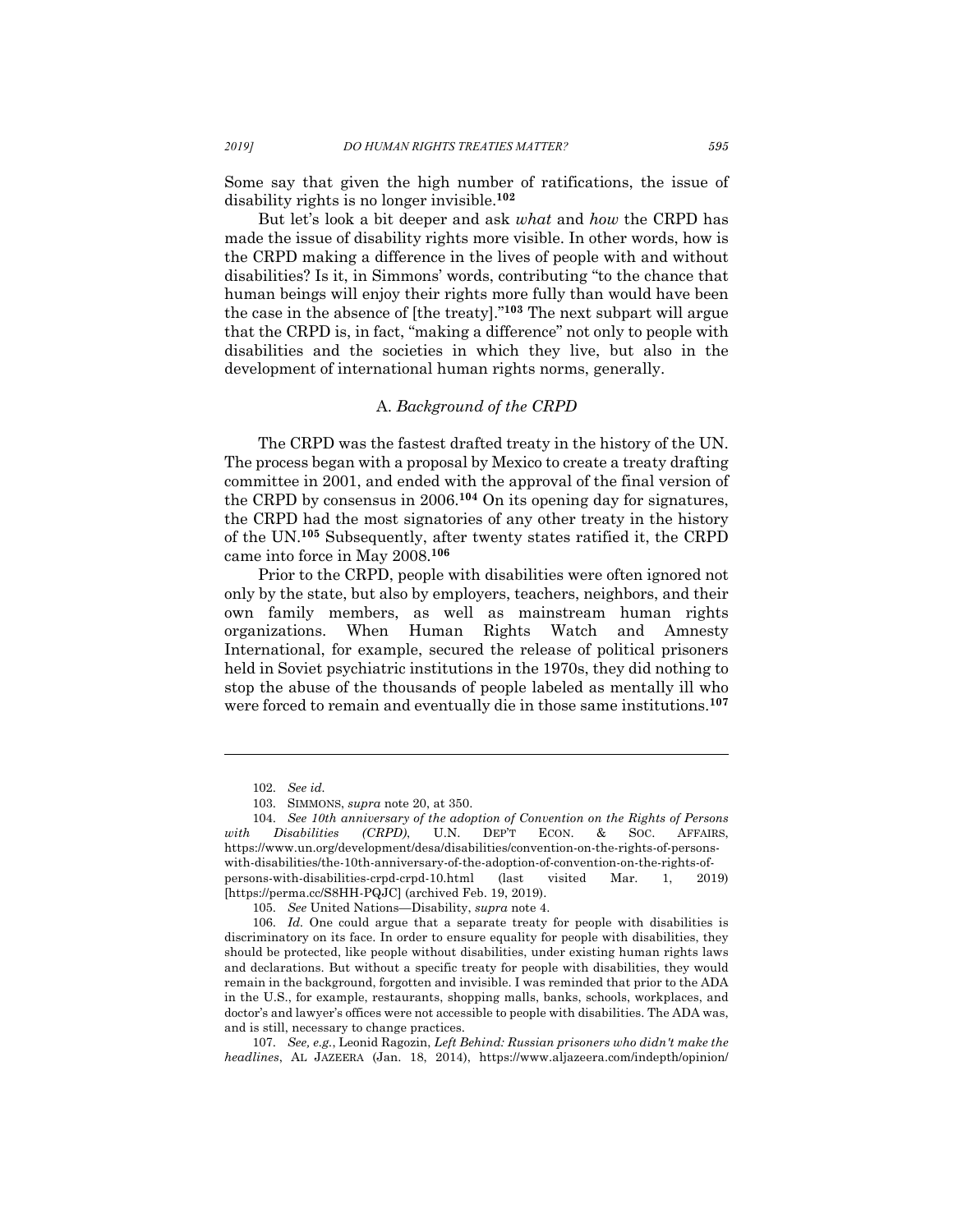The CRPD was intended to make visible the plight and rights of people with disabilities in a way that even the larger human rights community had ignored. The CRPD accomplishes this goal by addressing all aspects of life for people with all types of disabilities, making it one of the most comprehensive treaties ever written. It contains fifty articles, covering topics ranging from employment to family life, and the rights to health, education, access to justice, and liberty to name a few areas. **<sup>108</sup>** The CRPD also includes the following general principles: autonomy, independence, nondiscrimination and equality of opportunity, respect for differences, and acceptance of disability as part of human diversity and full inclusion as equal citizens and participants in all aspects of life.**<sup>109</sup>** Thus as the following subparts explain, by its language as well as its implementation, the CRPD is making a difference in many countries throughout the world —perhaps not in relation to the ideal of an inclusive society but at least as compared with past practices.

#### B. *Why the CRPD Matters*

In support of the argument that the CRPD is making a difference in the lives of people with and without disabilities, as well as in the international human rights regime, this Article offers the following six examples.

1. The CRPD Is Changing Society's View of People with Disabilities

The first way in which the CRPD is making a difference is the way it is changing society's view of people with disabilities. The CRPD is changing the way people with disabilities are portrayed in society and how people with disabilities are responding to their new roles in society as rights holders rather than passive recipients of services.**<sup>110</sup>** For centuries, people with disabilities have been viewed as in need of care, charity, or medical treatment.**<sup>111</sup>** They have not been viewed as persons

<sup>2014/01/</sup>left-behind-russian-prisoners-who-didn-make-headlines-

<sup>20141875744768429.</sup>html [https://perma.cc/FX5Q-Z3SW] (archived Feb. 19, 2019).

<sup>108.</sup> In its fifty articles, the CRPD covers the following topics: Access, including Access to Justice; Equality; Women and Children, Right to Life, Liberty, Movement, Security; Freedom from Torture, Inhuman, Degrading Treatment, Exploitation, Violence, Abuse; Freedom of Expression; Respect for Privacy, for Home and Family; Inclusive Education; Right to Health care; Work and Employment; Habilitation and Rehabilitation; Adequate Standard of Living; Participation in Political, Public, Cultural Life, Leisure, Sport. *See* CRPD, *supra* note 4.

<sup>109.</sup> *See id.*

<sup>110.</sup> For a discussion of the various models of disability, including the medical versus the social model of disability, see Arlene S. Kanter, *The Law: What's Disability Studies Got to Do with It or an Introduction to Disability Legal Studies*, 42 COLUM. HUM. RTS. L. REV. 403, 419 (2011).

<sup>111.</sup> KANTER CRPD DEVELOPMENT, *supra* note 13, at 7.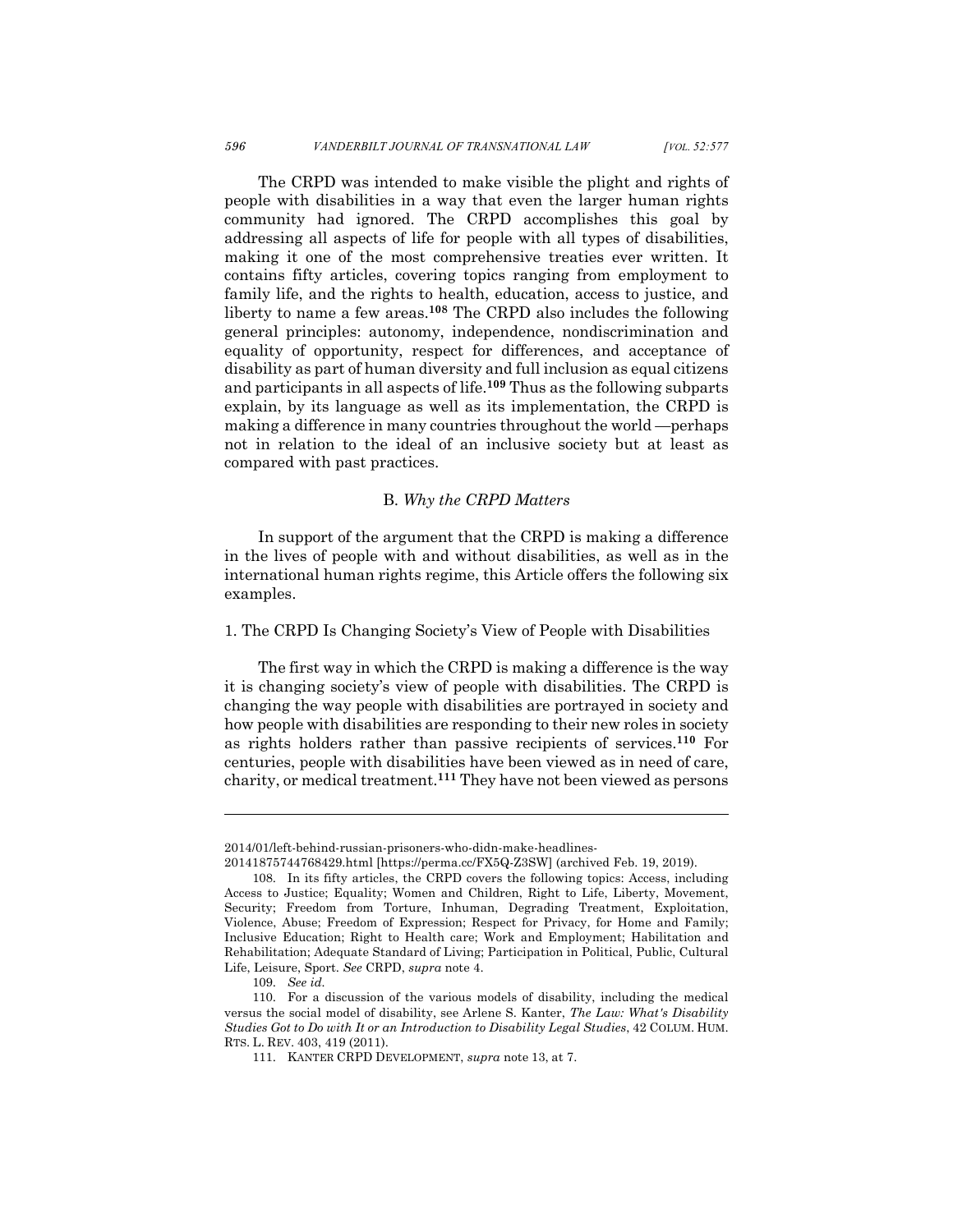entitled as rights holders, entitled to equality, dignity, and autonomy.**<sup>112</sup>** As a result, policies have been developed to deprive people with disabilities of their humanity and legal personhood, exposing them to neglect, abuse, segregation, exclusion, and discrimination.**<sup>113</sup>**

From 2001–06, hundreds of men and women with disabilities came to the UN to help draft the CRPD.**<sup>114</sup>** There, they proclaimed that they were no longer willing to accept second class status.**<sup>115</sup>** They developed the slogan "nothing about us without us."**<sup>116</sup>** With this, they affirmed, some for the first time, that they are rights holders, not merely recipients of services, treatment, or charity.**<sup>117</sup>** They explained that what causes their exclusion from society is often not their disability but rather the physical, attitudinal, and legal barriers that prevent them from fully participating as equal members in society.**<sup>118</sup>** After their experience at the UN, they returned to their home countries and began to work for change, using the CRPD as their guidepost.**<sup>119</sup>** Without the CRPD, the grassroots global disability movement would not have emerged. And, without this movement, implementation of the CRPD would not be possible.

Following the adoption of the CRPD by the United Nations, the people with disabilities and their allies returned to their home countries to work for legislative reform to advance the rights of people with disabilities to equality, dignity, and freedom from discrimination within their legal systems. **<sup>120</sup>** Some formed organizations to work on shadow reports to the Committee on the Rights of Persons with Disabilities (CRPD Committee). In Jordan, for example, a disability rights organization submitted a shadow report to the CRPD Committee even before the country submitted its country report.**<sup>121</sup>** In other countries, civil society organizations are working to develop programs

<sup>112.</sup> *Id.* at 48.

<sup>113.</sup> *Id.* at 265. Even today in many countries where I have worked, children who are born with disabilities are not seen as human beings and are not allowed to be registered at birth. People with cognitive or psychosocial disabilities, may be denied legal capacity and equal recognition under law, not permitted to make decisions about their own lives, about where to live and with whom, or what to do each day.

<sup>114.</sup> *Id.* at 298.

<sup>115.</sup> *Id.* at 40.

<sup>116.</sup> *Id.* at 9.

<sup>117.</sup> *Id.* at 46.

<sup>118.</sup> *Id.*

<sup>119.</sup> *Id.* at 299; KATHRYN SIKKINK & MARGARET E. KECK, ACTIVISTS BEYOND BORDERS 79 (1998). Personally, I have seen these efforts first hand in such diverse countries as Argentina, Egypt, India, Ireland, Israel, Jordan, Kenya, Mexico, Palestine, Portugal, Turkey, South Africa and Vietnam.

<sup>120.</sup> KANTER CRPD DEVELOPMENT, *supra* note 13, at 299.

<sup>121.</sup> Muhanned Al-Azzeh, *Mirror of Reality and a Tool For Change: Civil Society Repot on the Status of the Implementation of the Convention on the Rights of People With Disabilities in Jord*an, *in* KANTER CRPD DEVELOPMENT*, supra* note 13, at 115.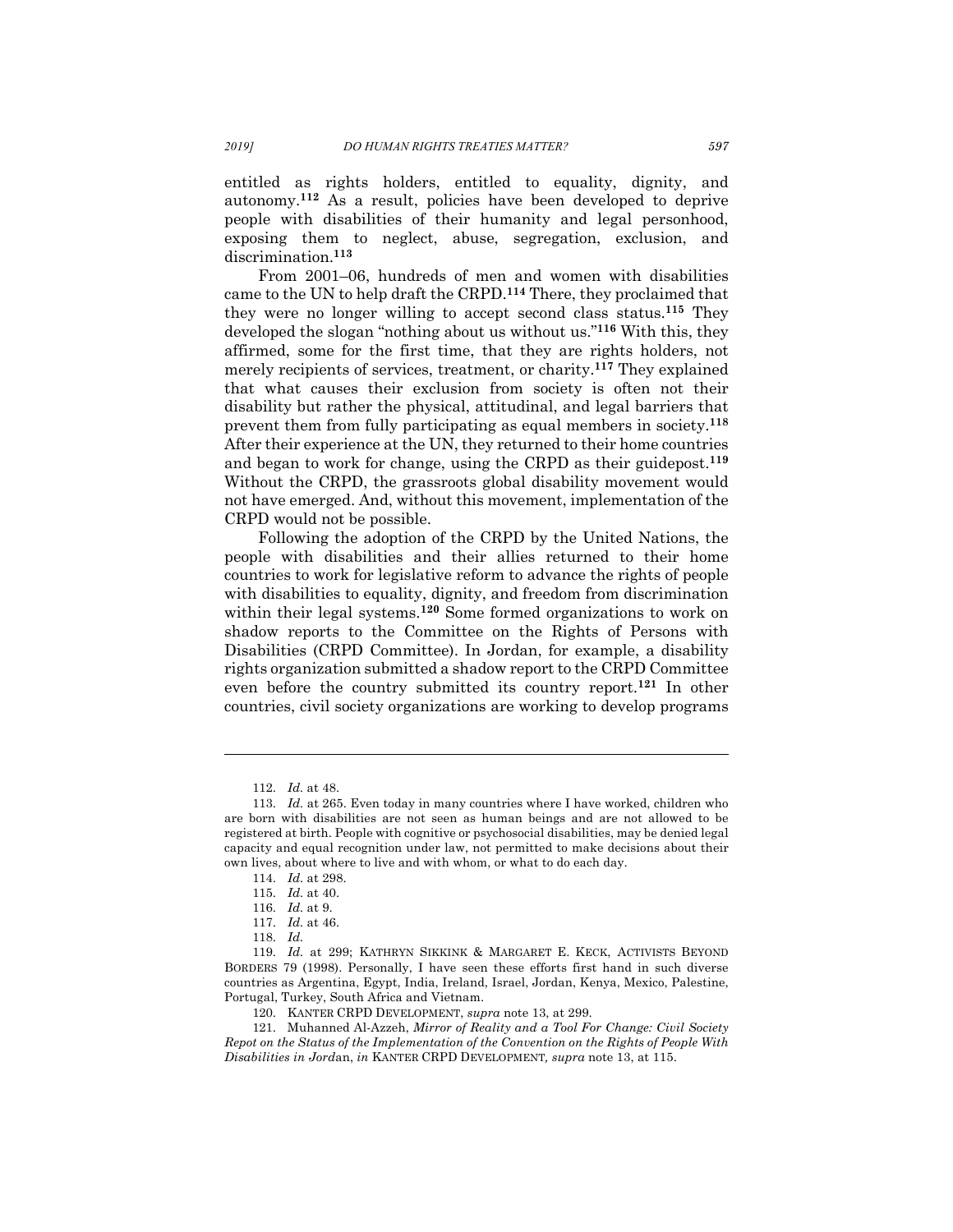to enforce the protections of the CRPD.**<sup>122</sup>** In Kenya and in Peru, for example, coalitions of women's groups are working to enforce the protections for women with disabilities under the CRPD, including their right to access justice as victims of domestic violence.**<sup>123</sup>** Other organizations supported by Handicap International in Uruguay, Guatemala, Canada, Kenya, Costa Rica, Fiji, Colombia, Mexico, Burundi, Uganda, Tanzania, and Israel are working to advance equity for women and girls with disabilities, and to stop violence and exploitation.**<sup>124</sup>** These initiatives would not have taken place without the CRPD.

The very existence of these new disability organizations, particularly those comprised mostly of and led by men and women with disabilities, advances the position of people with disabilities in their countries, even in the absence of full nationwide implementation of the CRPD. Such organizations are now eligible for funding by donor governments in a way that they would not be without ratification.**<sup>125</sup>** In this way, therefore, the CRPD is doing what it is supposed to do: It is empowering "individuals, groups, or parts of the state with different rights preferences that were not empowered to the same extent in the absence of the treaties."**<sup>126</sup>** The CRPD therefore can be directly credited for bringing men and women with disabilities out of the shadows and onto the international stage, as agents for change in their own countries, demanding recognition and rights under law. They not only helped write the CRPD, but now they are helping to implement it.

In sum, people with disabilities are now front and center in efforts to implement the CRPD. Thus, ratification of the CRPD has not only helped some states parties gain the international respect they sought, but it also has enabled disability self-advocates to gain respect as equal citizens in their own countries, some for the first time. **<sup>127</sup>** Of course, people with disabilities alone cannot force governments to comply with the CRPD. Even in those countries that have ratified the Optional Protocol to the CRPD, which authorizes the CRPD Committee to hear

<sup>122.</sup> KANTER CRPD DEVELOPMENT*, supra* note 13, at 44.

<sup>123.</sup> *See, e.g.*, *Coalition Building to Prevent Gender-Based Violence (GBV)*, GLOB. DISABILITY RIGHTS NOW! (Jan. 19, 2018), https://www.globaldisabilityrightsnow.org/ impact/kenya/coalition-building-prevent-gender-based-violence-gbv [https://perma.cc/ S697-Q5FQ] (archived Feb. 20, 2019); *Strengthening Implementation and Enforcement of Disability Rights Laws in Peru*, MOBILITY INT'L USA (May 2–6, 2017), http://www.miusa.org/event/2017/perutraining [https://perma.cc/2TXS-LMXP] (archived Feb. 20, 2019).

<sup>124.</sup> *See Welcome*, HANDICAP INT'L, https://hi.org/ (last visited Mar. 1, 2019) [https://perma.cc/E5TN-RKJQ] (archived Mar. 1, 2019).

<sup>125.</sup> *See, e.g.*, World Bank Grp. [WBG], *Disability Inclusion and Accountability Framework*, at 2 (Jan. 1, 2018), http://documents.worldbank.org/curated/en/437451528 442789278/pdf/126977-WP-PUBLIC-DisabilityInclusionAccountabilitydigital.pdf [https://perma.cc/RQ26-LS9D] (archived Mar. 14, 2019) (USAID programs that focus on

inclusive development). 126. SIMMONS, *supra* note 20, at 125.

<sup>127.</sup> KANTER CRPD DEVELOPMENT, *supra* note 13, at 298–99.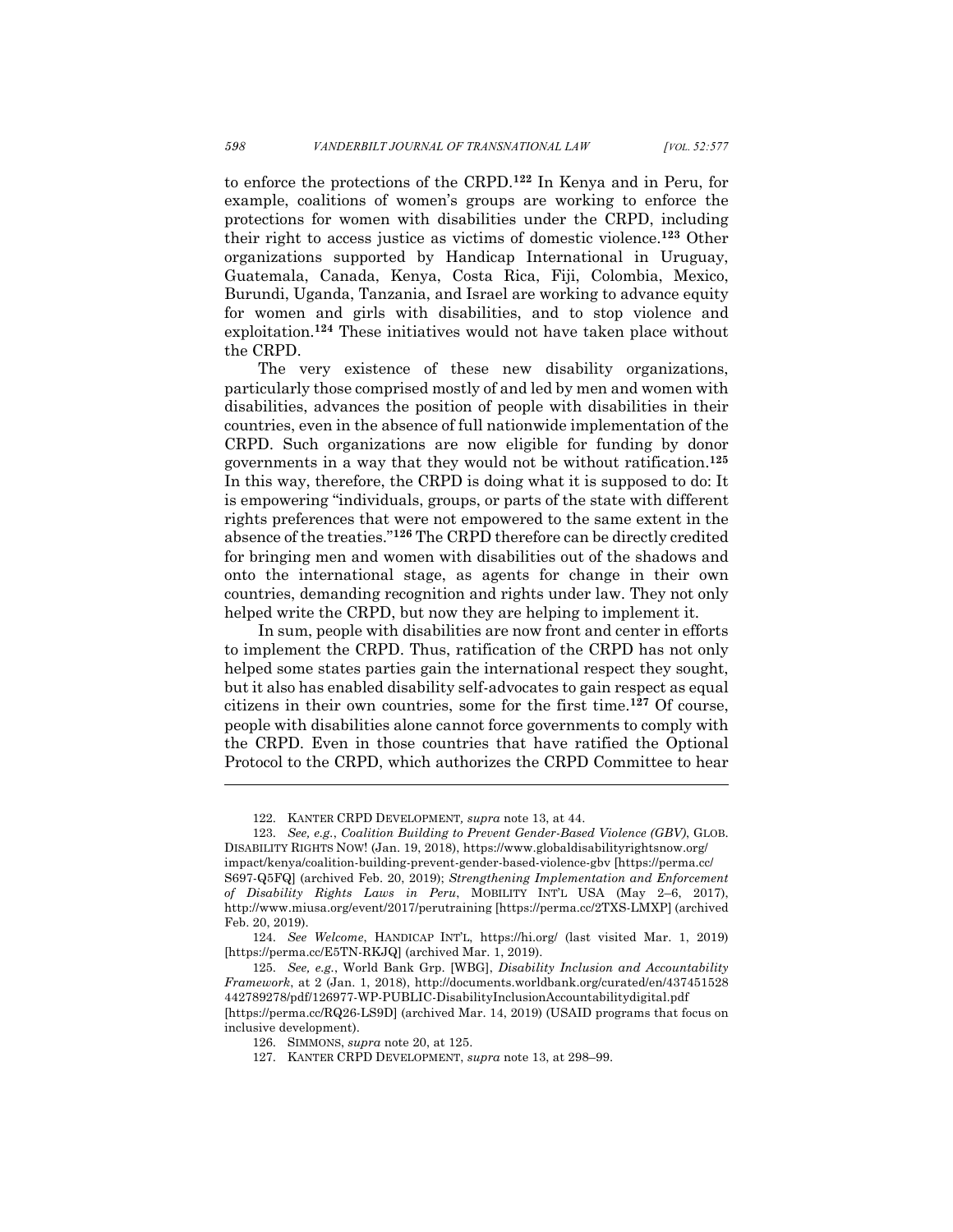complaints by citizens of ratifying countries, enforcement remains a challenge.**<sup>128</sup>** But by ensuring a prominent role for people with disabilities, the CRPD has already increased awareness about the need for greater vigilance for the protection of the equal rights of people with disabilities.

2. The CRPD Is Having an Impact on the Development of Domestic Disability Laws

The second example of how the CRPD is making a difference in the lives of people with and without disabilities is its impact on the development of new domestic laws. Of the 177 states parties that have ratified the CRPD, a growing number have already begun drafting new disability laws or amending existing disability laws in their efforts to comply with the CRPD.**<sup>129</sup>** Some countries also are engaged in a process of reviewing their existing laws to determine their impact on people with disabilities.<sup>130</sup> For example, even if a country's law currently prohibits discrimination based on disability, people with disabilities may suffer discrimination through the application of other domestic laws, such as family laws that deprive them of their right to parent or retain custody; guardianship laws that deprive them of legal capacity; education laws that deny them of the right to education; or mental health laws that deny their right to make treatment decisions and authorize their involuntary confinement.**<sup>131</sup>** Such domestic laws also require review for their compliance with the CRPD.

Vietnam, for example, delayed its ratification of the CRPD until it developed its first domestic disability law.**<sup>132</sup>** The newly enacted Vietnamese law establishes for the first time the right of Vietnamese people with disabilities to employment and education.**<sup>133</sup>** In South Sudan, which has no history of civil rights laws, disability activists are working to develop the country's first disability law based on the CRPD.**<sup>134</sup>** Further, the governments of Bulgaria, Georgia, Hungary,

<sup>128.</sup> *Id.* at 11.

<sup>129.</sup> *Id.* at 88. For example, Argentina, Brazil, Canada, China, Colombia, Costa Rica, Croatia, Ethiopia, India, Hungary, Israel, Japan, Kenya, Malawi, Morocco, Peru, South Sudan, Spain, Sweden, Tanzania, Turkey, and Vietnam have all engaged in serious domestic disability law reform as a result of their ratification of the CRPD.

<sup>130.</sup> *Id.*

<sup>131.</sup> *Id.* at 302.

<sup>132.</sup> *See* GLOB. DISABILITY RIGHTS NOW!, VIET NAM INITIAL STATE REPORT ON THE IMPLEMENTATION OF THE UNITED NATIONS CONVENTION ON THE RIGHTS OF PERSONS WITH DISABILITIES 4 (2017), https://www.globaldisabilityrightsnow.org/sites/default/ files/related-files/258/2017%20Vietnam%20Initial%20State%20Implementation% 20Report.pdf (last visited Mar. 1, 2019) [https://perma.cc/8EMN-SC9R] (archived Feb. 20, 2019) (discussing the legal framework for the protection of human rights in general and the rights of persons with disabilities in particular at the national level).

<sup>133.</sup> *Id.* at 5.

<sup>134.</sup> *See* BRIGITTE ROHWERDER, INST. DEV. STUDIES, DISABILITY IN SOUTH SUDAN (2016), https://assets.publishing.service.gov.uk/media/5af96f2fe5274a25dbface4c/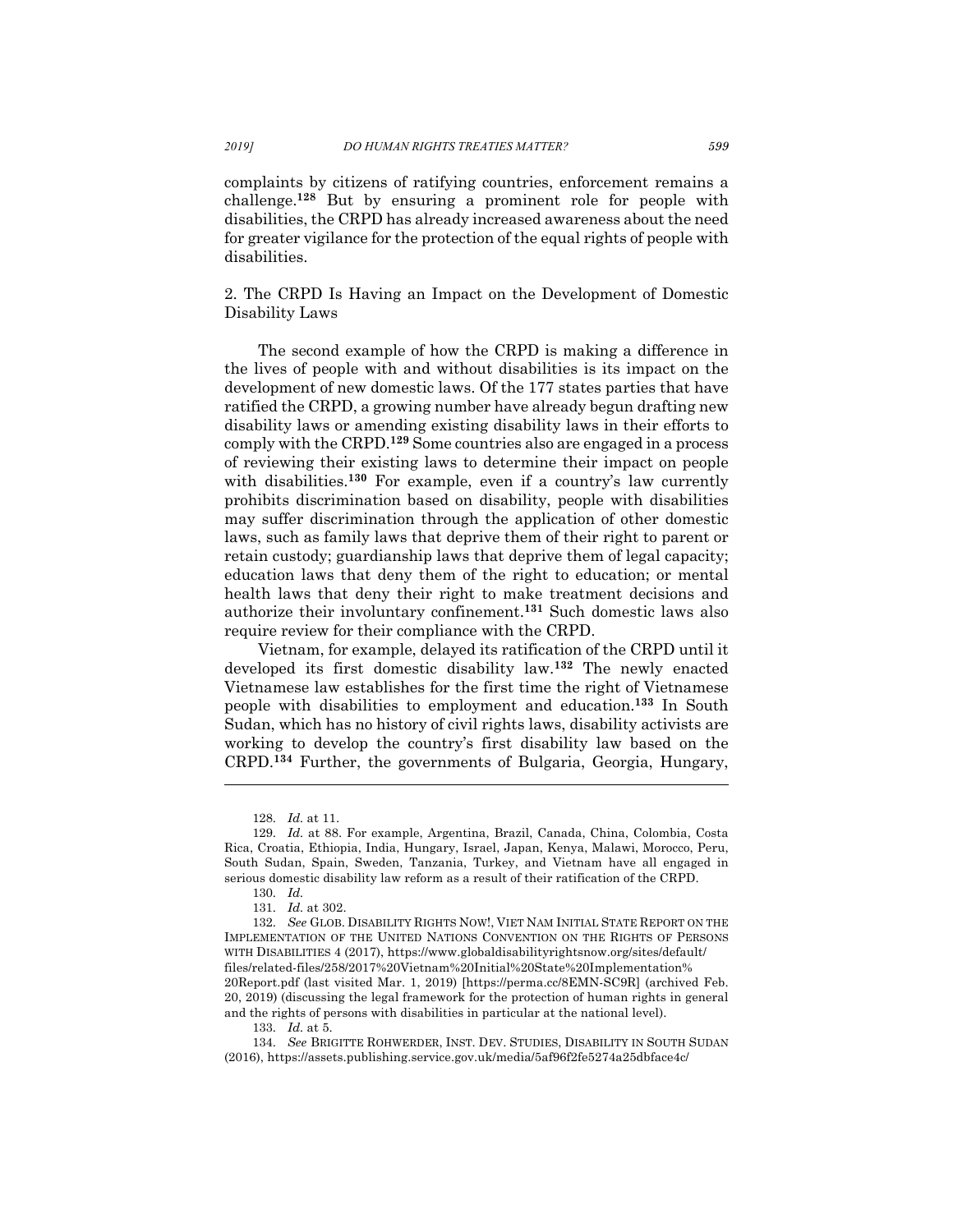India, Ireland, Israel, Croatia, Costa Rica, Peru, and Colombia are working with disability activists to reform their guardianship laws to protect the rights of people with disabilities to legal capacity.**<sup>135</sup>** These changes would not have occurred without the CRPD.

3. The CRPD Is Having an Impact on International Human Rights Norms

The third way in which the CRPD is making a difference is its effect on future human rights treaties. Even before the CRPD has been fully implemented by any states parties, it is making a difference by the process that resulted in the treaty as well as the content of the treaty itself. For the first time in the history of the UN, the people affected directly by the treaty participated in its drafting.**<sup>136</sup>** In the future, it is likely that constituents of treaties will also lay claim to a role in drafting those treaties that affect them.

In addition to changes in the drafting process, the language and scope of the CRPD itself will likely influence future treaties. The CRPD combines civil and political rights, and social, economic, and cultural rights as well as negative and positive rights within one treaty.**<sup>137</sup>** This is a significant shift in the conception of human rights law at the international level. Traditionally, human rights laws addressed either civil and political rights (i.e., the ICCPR) or social, economic, and cultural rights (i.e., the ICESCR), but not both groups of rights.**<sup>138</sup>** The reason for this distinction is historic, apparently based on the different views between the "east," which was more concerned about the role of government in ensuring social welfare, and the "west," which was more concerned about the protection of civil and political rights.**<sup>139</sup>**

The CRPD, however, combines all such rights in one treaty. Indeed, the articles of the CRPD are interdependent. Under the CRPD, civil and political rights cannot be realized unless and until the related social, economic, and cultural rights are also ensured.**<sup>140</sup>** That means, for example, that the right to access justice for people with disabilities cannot be realized unless and until voting places and courthouses are made accessible;**<sup>141</sup>** the right to equality and nondiscrimination of

Disability\_in\_South\_Sudan.pdf [https://perma.cc/R3N7-D6BA] (archived Apr. 24, 2019); *South Sudan*, HUMANITY & INCLUSION, https://www.hi-us.org/south\_sudan (last visited Apr. 24, 2019) [https://perma.cc/TP2T-8SAN] (archived Apr. 24, 2019).

<sup>135.</sup> KANTER CRPD DEVELOPMENT, *supra* note 13, at 299.

<sup>136.</sup> *Id.* at 298.

<sup>137.</sup> Kanter *ADA*, *supra* note 31, at 849.

<sup>138.</sup> *Id.*

<sup>139.</sup> *See generally* Hakemli Makale, *Civil and Political Rights vs. Social and Economic Rights: A Brief Overview*, 6 J. BITLIS EREN U. 205, 209 (2017).

<sup>140.</sup> Kanter *ADA*, *supra* note 31, at 850.

<sup>141.</sup> Article 5, for example, recognizes that: "in order to promote equality and eliminate discrimination, States Parties shall take all appropriate steps to ensure that reasonable accommodation is provided." CRPD, *supra* note 4, art. 5. Article 19 also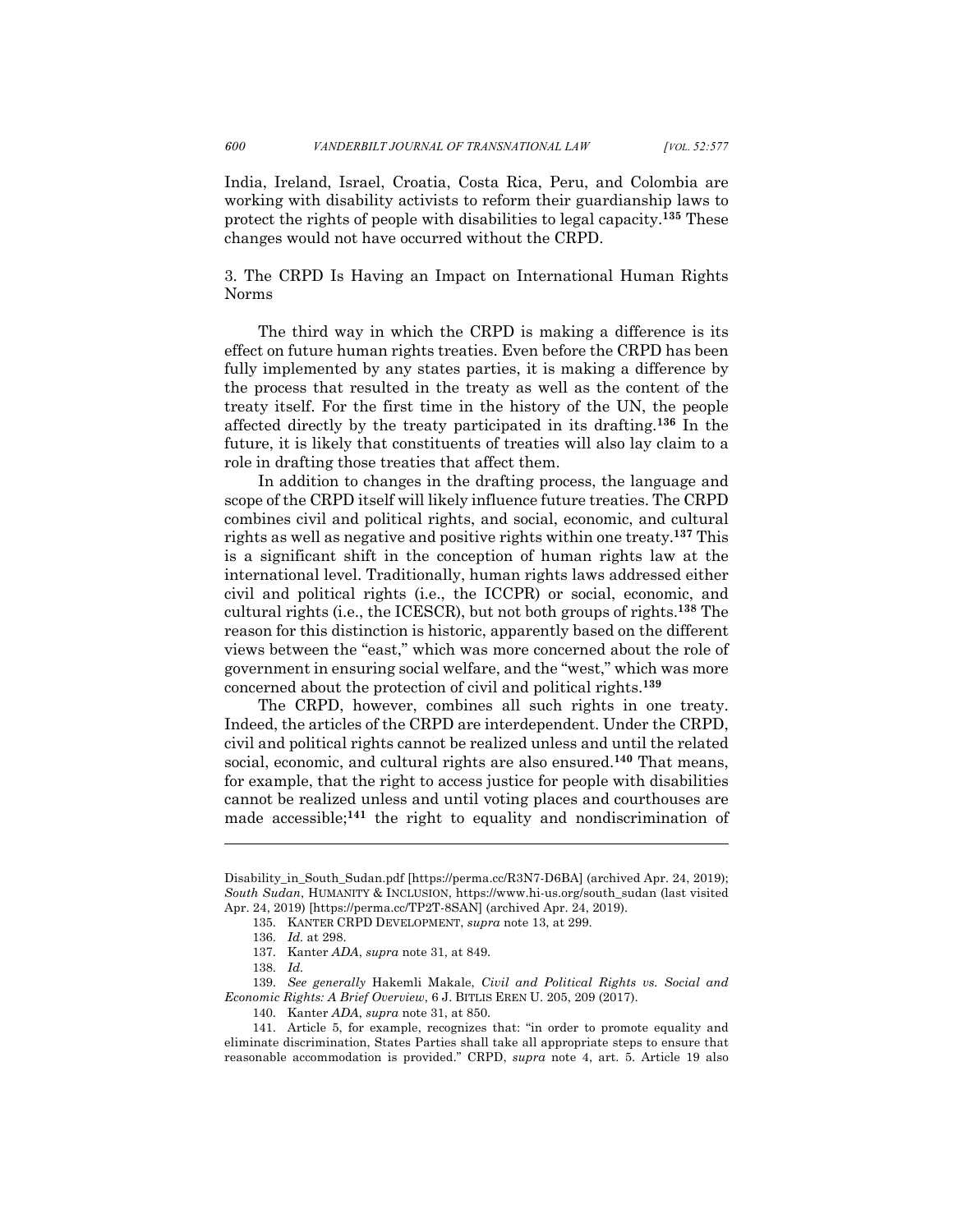people with disabilities in all aspects of life cannot be fully realized until they also receive their right to accommodations in the workplace, public life, education, transportation, communication, and so on.

Similarly, the CRPD transforms rights—that in the past had been considered negative rights—into positive state obligations. For example, the right to equality must not only ensure freedom from restrictions but must also ensure the affirmative right to physical and communication access and accommodations under the CRPD.**<sup>142</sup>** This interdependency of the many substantive rights included in the CRPD, as well as the responsibility of states parties to protect those rights, is one of the most novel and future-thinking aspects of the CRPD. Future drafting committees will now have to look to the CRPD for the way in which it combines in civil, political, social, economic, and cultural as well as positive and negative rights. As such, the CRPD is already having an impact on the future development of human rights law.

4. The CRPD Introduces New Rights and Novel Interpretations of Existing Rights

A fourth way in which the CRPD is making a difference is by introducing new rights and reinterpreting existing rights. The drafters of the CRPD claimed that their goal was simply to apply existing human rights laws to people with disabilities.**<sup>143</sup>** They did not intend to create any new human rights; but they did. **<sup>144</sup>** For example, the CRPD recognizes, for the first time under international law, the right of people with disabilities to "live in the community" with "choices equal to others," the right to "reasonable accommodations,"

affirms the equal right to people with disabilities to live in the community. However, in order to realize that right, Article 19 requires states parties to provide a "range of inhome services," as well as to make "community services and facilities for the general population [available] on an equal basis to persons with disabilities and are responsive to their needs." *Id.* art. 19. Article 14 upholds the right of the individual with a disability to liberty and security, a civil right that has applied to all people under international human rights law for decades. However, Article 14 goes beyond existing law to require states parties to protect persons with disabilities from deprivation, "including by provision of reasonable accommodations." *Id.* art. 14. Another example of the way in which the CRPD joins together political and civil rights with social, economic, and cultural rights is Article 15, which requires states parties to enact effective legislative, administrative, judicial or other measures in order to protect people with disabilities from torture, cruel, inhuman, and degrading treatment and punishment on an equal basis with others. *Id.* art. 15. These examples illustrate the ways in which the CRPD recognizes that formal equality, alone, is not adequate to protect the rights of people with disabilities. The CRPD goes beyond formal equality by building on the interrelationship between what are considered civil and political rights, and social, economic or cultural rights to ensure the actualization of the rights contained in the CRPD. This interdependency of rights has not occurred in prior treaties.

<sup>142.</sup> KANTER CRPD DEVELOPMENT, *supra* note 13, at 3.

<sup>143.</sup> *Id.* at 5.

<sup>144.</sup> *Id.*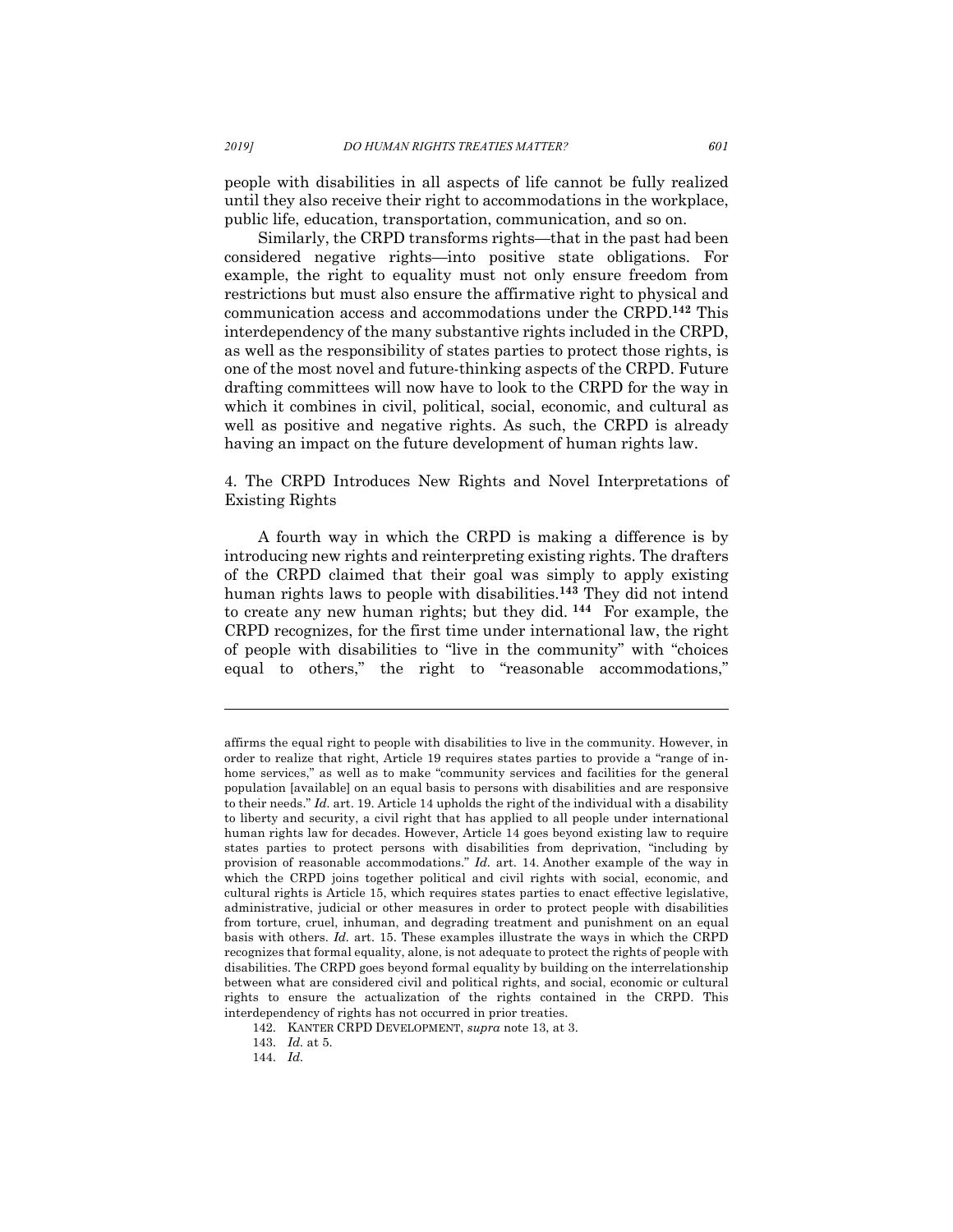"accessibility," and the right to "communication access."**<sup>145</sup>** These are all "new human rights" and all are necessary in order for people with disabilities to realize other rights under the CRPD as well as their rights under other international and domestic laws.**<sup>146</sup>**

Another new right recognized in the CRPD is the right to inclusive education. Although the right to education was enshrined in various international instruments prior to the CRPD, including in the Convention on the Rights of the Child,**<sup>147</sup>** no international treaty prior to the CRPD ensured the right to *inclusive* education.**<sup>148</sup>** Article 24 of the CRPD specifically requires states parties "to ensure an inclusive education system at all levels and lifelong learning . . . ."**<sup>149</sup>** Under this article, children, youth, and adults may not be excluded from the general education system on the basis of their disability.**<sup>150</sup>** Further, they are entitled "access to an inclusive, quality and free primary education and secondary education on an equal basis with others in the communities in which they live."**<sup>151</sup>**

Article 24 has provided a model for new domestic laws on inclusive education in several countries, such as Kenya, Tanzania, South Sudan, Ethiopia, and Spain.**<sup>152</sup>** In addition, a South African court held recently that under the CRPD, children with disabilities have a right to inclusive education.**<sup>153</sup>** To implement this right, the court held that the government must spend whatever money is necessary to ensure that children with disabilities are educated in inclusive settings.**<sup>154</sup>**

The CRPD also offers new interpretations of existing human rights principles, such as respect for autonomy and independence by valuing interdependency.**<sup>155</sup>** The CRPD presents a new vision of a social order that values dependency, rather than independency, alone. This view stands in contrast to the classic liberal "rights-based approach" in most international laws that focus on the importance of independence as a desired social goal.**<sup>156</sup>**

In recent years, scholars have challenged the value society places on independence and autonomy. For example, in *The Myth of* 

l

152. Arlene S. Kanter, *Inclusive Education Under International Law, in* THE RIGHT TO INCLUSIVE EDUCATION IN INTERNATIONAL HUMAN RIGHTS LAW (2019).

153. *Western Cape Forum for Intellectual Disability v. Government of the Republic of South Africa and Another* 2011 (5) SA 87 (CC) at para. 8 (S. Afr.).

154. *Id.* The South African court has gone further than any court in the U.S. *See* KANTER CRPD DEVELOPMENT, *supra* note 13.

155. CRPD, *supra* note 4.

156. The United States is perhaps the country that places the highest possible value on independence. Each of us is expected to achieve success by "pulling ourselves up by our own bootstraps." Independence is good; dependence is bad.

<sup>145.</sup> *Id.* at 9.

<sup>146.</sup> *Id.* at 5.

<sup>147.</sup> *See* CRC, *supra* note 87, art. 28.

<sup>148.</sup> KANTER CRPD DEVELOPMENT, *supra* note 13, at 48.

<sup>149.</sup> CRPD, *supra* note 4, art. 24.

<sup>150.</sup> *Id.*

<sup>151.</sup> *Id.*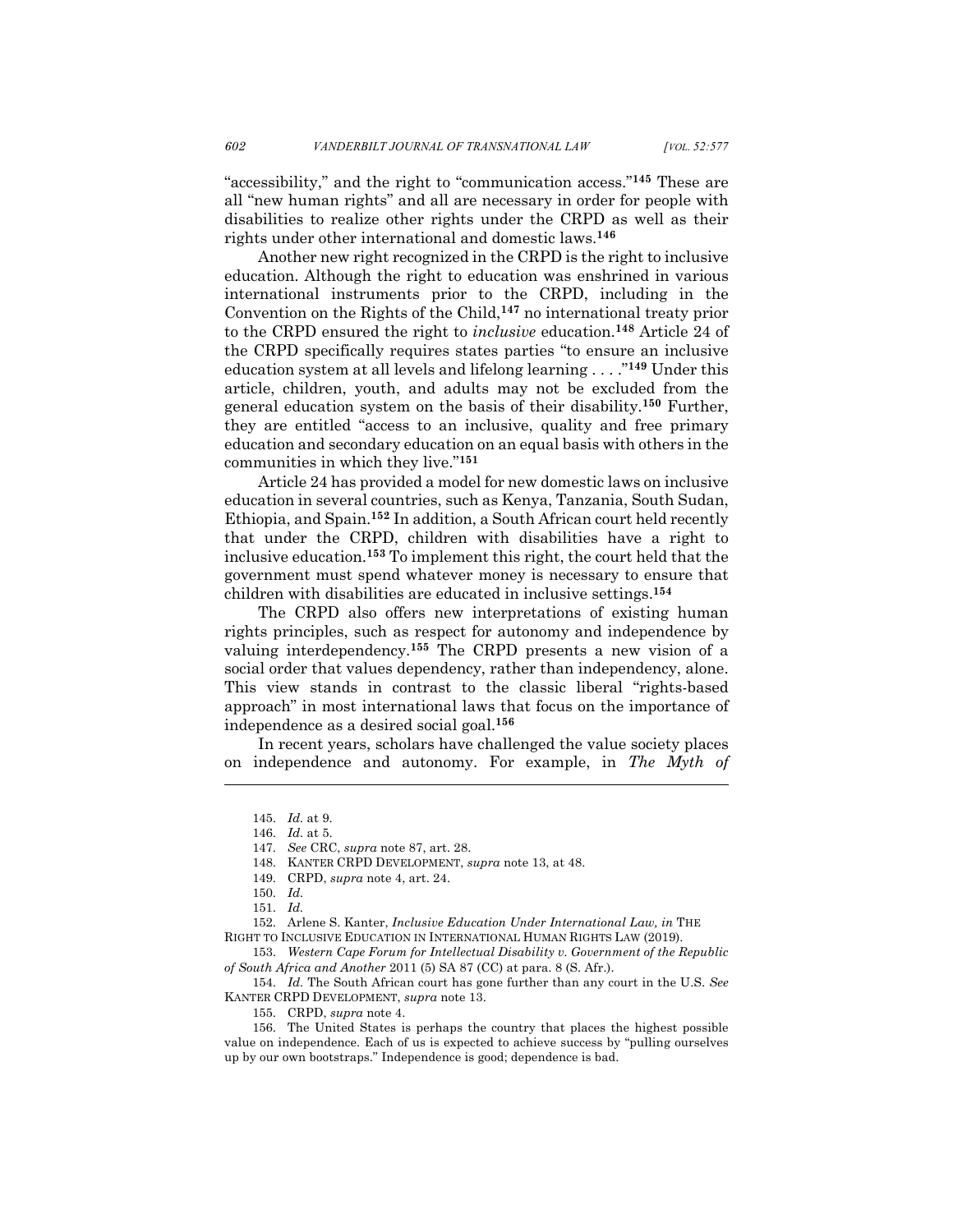*Autonomy*, Professor Martha Fineman argues that we have become so fixated on autonomy as a desirable social status that we have failed to recognize the inevitability and normalcy of dependency.**<sup>157</sup>** In fact, no one is truly independent; everyone needs others to survive. Thus dependency, rather than independence, is the natural state.**<sup>158</sup>** The CRPD adopts this view by challenging the ideal of independence itself.**<sup>159</sup>**

Central to the CRPD, therefore, is the view that no individual does or should have to live completely independently or autonomously. Instead, people with disabilities should have the opportunity to rely on support networks, consisting of people whom they choose to assist them. Moreover, it is the state's responsibility to meet the support needs of people with disabilities so that they may realize their own personal goals. **<sup>160</sup>** Such supports need not be stigmatizing; instead, they reflect the natural human condition.**<sup>161</sup>** In this regard, the United States, which places a high premium on independence, has much to learn from other, so-called less developed societies in the Global South. The cultural values of many countries in Asia, Africa, and the Middle East, for example, focus more on community, tribe, and families than on the individual.**<sup>162</sup>** When people need care in these countries, they are not sent to institutions; instead, the government relies on formal and informal support networks to assist and care for people who need help.**<sup>163</sup>** The CRPD therefore challenges all countries to consider how

159. KANTER CRPD DEVELOPMENT, *supra* note 13, at 301.

160. *Id.*

l

161. The CRPD does not portray dependency as a negative value; rather it is desirable to the social order. Valuing independence above all else, as we do in the US, can be devastating on people with disabilities as well as their supporters. Because (some) people with disabilities may need some help from time to time or all the time to meet their daily living needs, they are stigmatized as less worthy and less valuable human beings. It is this view of people with disabilities as less valuable that gave rise to the eugenics movement and provided the justification for the development of institutions for their care; for the enactment of civil commitment laws that deprive them of their liberty and permit their treatment without their consent; and for legal mechanisms such as guardianships that "assist" them by authorizing others to make decisions for them, thereby denying them the right to exercise their own will. To many, the notion of the independent disabled person is still an oxymoron. However, the CRPD contests this view by challenging the ideal of independence itself. *See id.* at 301–02.

162. *Id.*

163. *Id.* at 267. Of course, by placing the burden of caring for family members on the family and without providing resources for such support and care, families and their loved ones with disabilities may suffer. *See generally, e.g.*, Bazondile D. Marimbe et al., *Perceived Burden of Care and Reported Coping Strategies and Needs for Family* 

<sup>157.</sup> *See generally* MARTHA ALBERTSON FINEMAN, THE MYTH OF AUTONOMY: A THEORY OF DEPENDENCY (2004).

<sup>158.</sup> *See id.* Professor Martha Fineman argues that we have become so fixated on autonomy as a desirable social status that we have failed to recognize the inevitability and normalcy of dependency. To Fineman, dependency rather than autonomy is the natural state, and as such, the State should bear its responsibility to meet dependency needs and support caretaking. *Id.*; *see* KANTER CRPD DEVELOPMENT, *supra* note 13, at 301–02.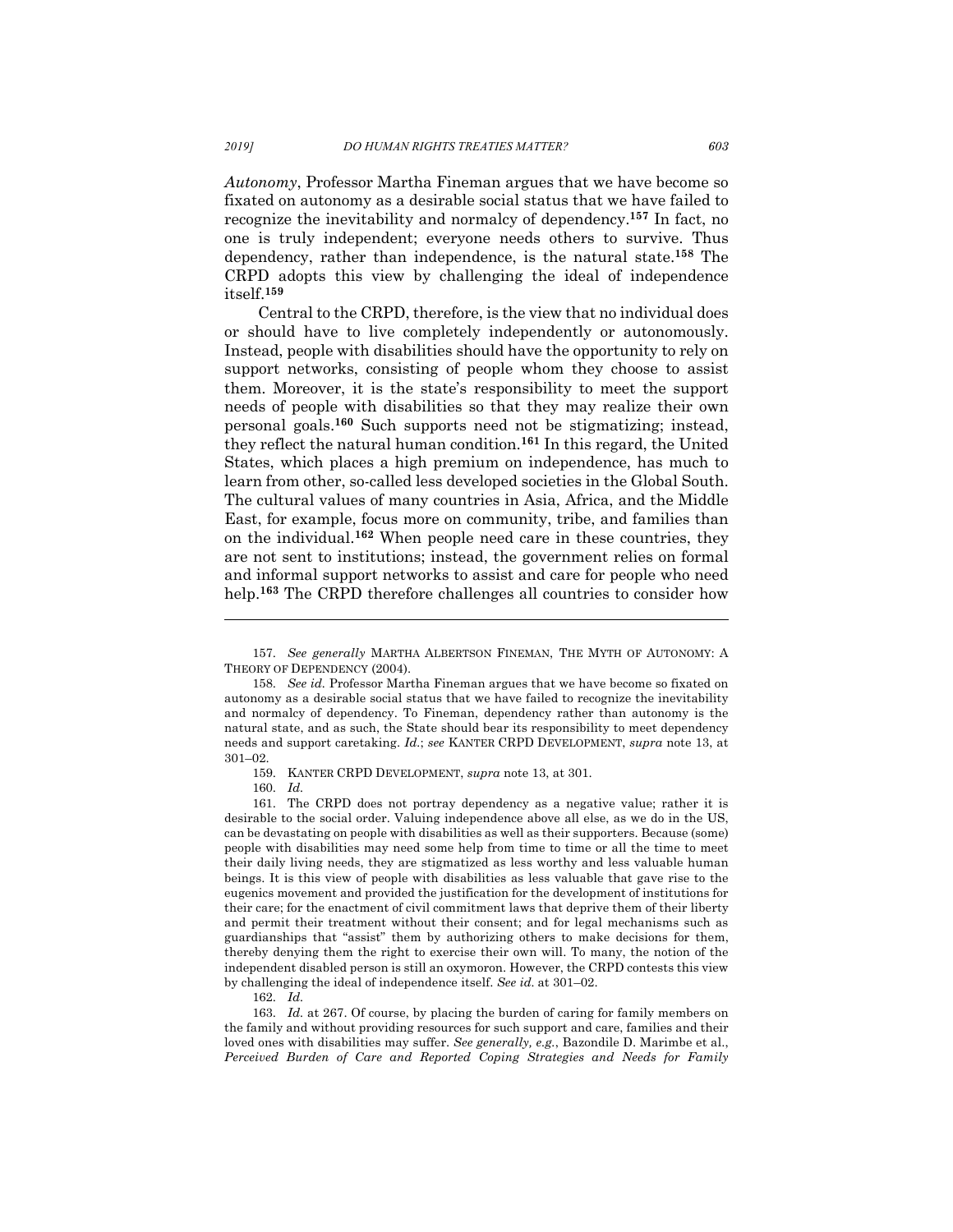best to provide support without the stigmatizing and harmful effects of segregation and institutionalization.

One could say that above all else, the CRPD stands for the proposition that all people, regardless of their labels, impairments, limitations, challenges, or abilities, are entitled to equality, dignity, and autonomy as well as the support they may need to live their lives, and on an equal basis with others.**<sup>164</sup>** No longer may a society exclude a group of people based on their dependent status. **<sup>165</sup>** That is one of the overriding messages of the CRPD. The extent to which the CRPD's view of dependency will spill over to the rest of society remains to be seen. But unlike any prior human rights treaty, the CRPD values, as a social good, the idea that people may need help from time to time, and that such help in no way diminishes their entitlement to dignity, autonomy, and equality as a matter of international human rights law.**<sup>166</sup>** As such, the CRPD introduces the new the "right to support" that may now serve as an important source for defining human relations in terms of care, reciprocity and interdependence.**<sup>167</sup>**

The CRPD also expands our view of independence by specifically challenging the legal consequences of viewing people with disabilities as dependent, under guardianship laws. Several countries that have ratified the CRPD are now working to abolish guardianship laws entirely, or to offer alternatives to guardianship, such as supported decision making. With supported decision making, people with a disability retain their right to make decisions about their lives, and to get help to make such decisions, if they so choose.**<sup>168</sup>**

Supported decision making has already been introduced as a legally sanctioned alternative to guardianship in several countries.**<sup>169</sup>** For example, Israel recently enacted one of the first national laws authorizing supported decision making.**<sup>170</sup>** In response to the fact that more than sixty thousand people were living under guardianship in Israel, Israel's Human Rights Center for People with Disabilities (Bizchut), developed a pilot project designed to provide support instead of guardians for people with disabilities. **<sup>171</sup>** This pilot project resulted

165. *Id.*

l

166. *Id.*

*Caregivers of People with Mental Disorders in Zimbabwe*, 5 AFR. J. DISABILITY 209 (2016).

<sup>164.</sup> KANTER CRPD DEVELOPMENT, *supra* note 13, at 302.

<sup>167.</sup> *See generally* BARBARA HILLYER, FEMINISM AND DISABILITY (1993); Susan Wendell, *Toward a Feminist Theory of Disability*, 28 HYPATIA: FEMINIST ETHICS & MED. 104 (1989).

<sup>168.</sup> *See* Arlene S. Kanter & Yotam Tolub, *The Fight for Personhood, Legal Capacity and Equal Recognition Under Law for People with Disabilities in Israel and Beyond,* 39 CARDOZO L. REV. 557, 559 (2017).

<sup>169.</sup> *Id.* These countries include Canada, Sweden, Ireland, India, Croatia, Georgia, Bulgaria, Peru, Argentina, Costa Rica, Columbia, and states in Australia and the U.S.

<sup>170.</sup> *See id.*

<sup>171.</sup> *Id.* at 594.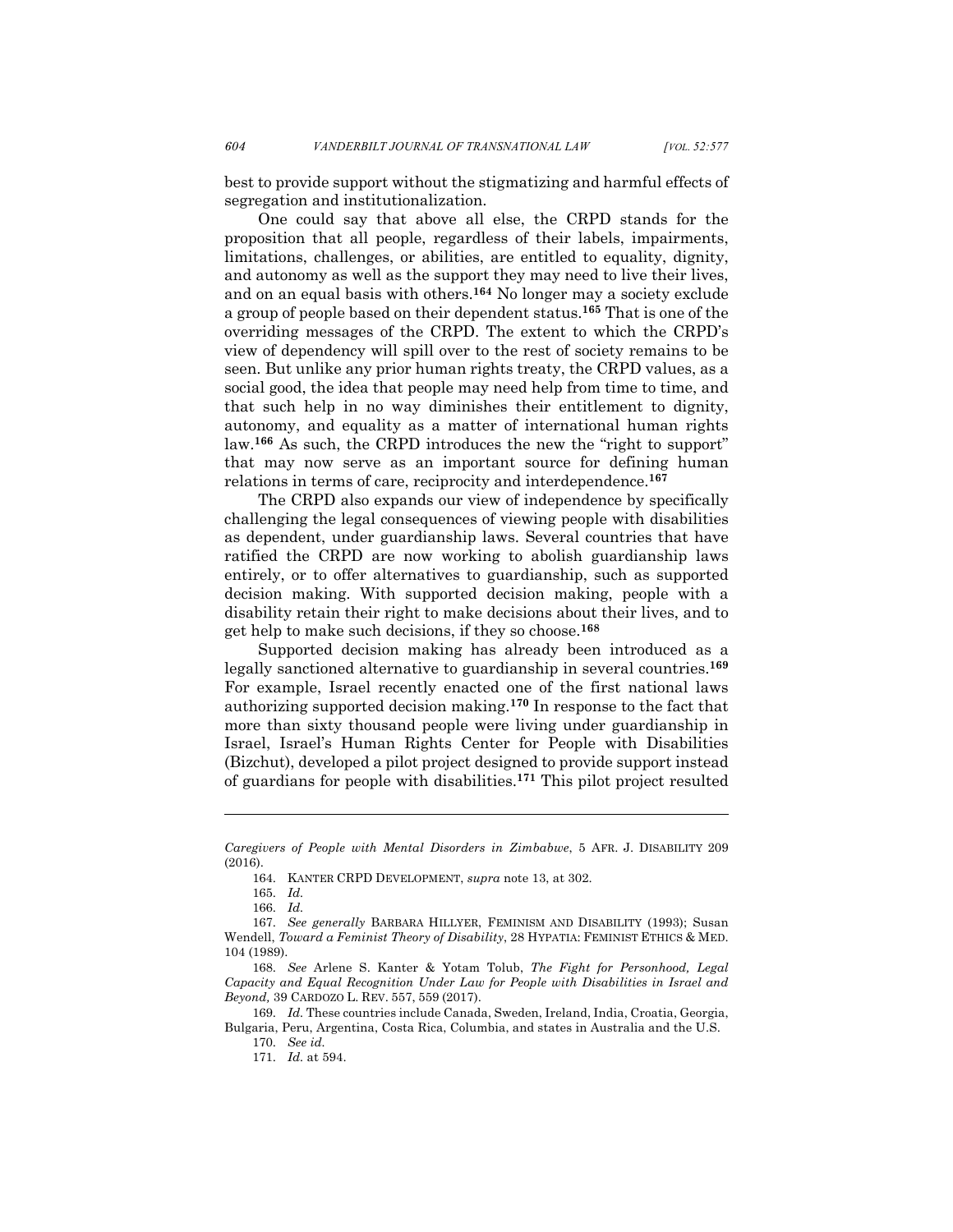in significant changes to Israel's guardianship law, including the introduction of supported decision making as an alternative to guardianship. **172**

It remains to be seen exactly how the CRPD's new view of the dependency will improve the lives of people with disabilities in different countries throughout the world. But it is undeniable that, already, there has been a significant shift in our conception of the meaning of autonomy, independence, and even what a "human right" means in many countries as well as under international law.

#### 5. The CRPD Provides a Model for Awareness Raising

A fifth way in which the CRPD is changing societies relates to a new awareness about disability and the challenges that people with disabilities face in accessing their societies on an equal basis with others. Prior to the CRPD, there was no reason for a country's foreign affairs office or diplomatic staff to be concerned about the rights of people with disabilities, and many were not. But once the UN adopted the CRPD, all member states were presented with the choice of signing and/or ratifying it. Although signing or even ratifying a treaty does not evidence an intent to change domestic practices to comply with it, as discussed above, once a country signs a treaty, it is bound not to engage in policies or practices that directly contravene the treaty.**<sup>173</sup>** Thus, today, 177 countries have agreed, at least in principle, not to take actions that contravene the CRPD.

Further, Article 8 of the CRPD specifically requires

states parties to adopt immediate, effective and appropriate measures to raise awareness throughout society . . . and to foster respect for the rights and dignity of persons with disabilities . . . and to combat stereotypes, prejudices and harmful practices relating to persons with disabilities, including those based on sex and age, in all areas of life; and  $\ldots$  to promote awareness of the capabilities and contributions of persons with disabilities.**<sup>174</sup>**

No prior international human rights treaty includes a separate article on awareness raising, and no stronger language could have been included to show the urgency and priority of awareness raising as integral to the goals of the CRPD in combatting exclusion of people with disabilities from society.**<sup>175</sup>** As such, Article 8 shifts the responsibility for the exclusion of people with disabilities from the person with a disability to society.**<sup>176</sup>** With such increased awareness,

<sup>172.</sup> *See id.* at 557.

<sup>173.</sup> A/CONF. 157/23, Vienna Declaration and Programme of Action (July, 12 1993).

<sup>174.</sup> CRPD, *supra* note 4, art. 8.

<sup>175.</sup> KANTER CRPD DEVELOPMENT, *supra* note 13, at 9.

<sup>176.</sup> CRPD, *supra* note 4, art. 8.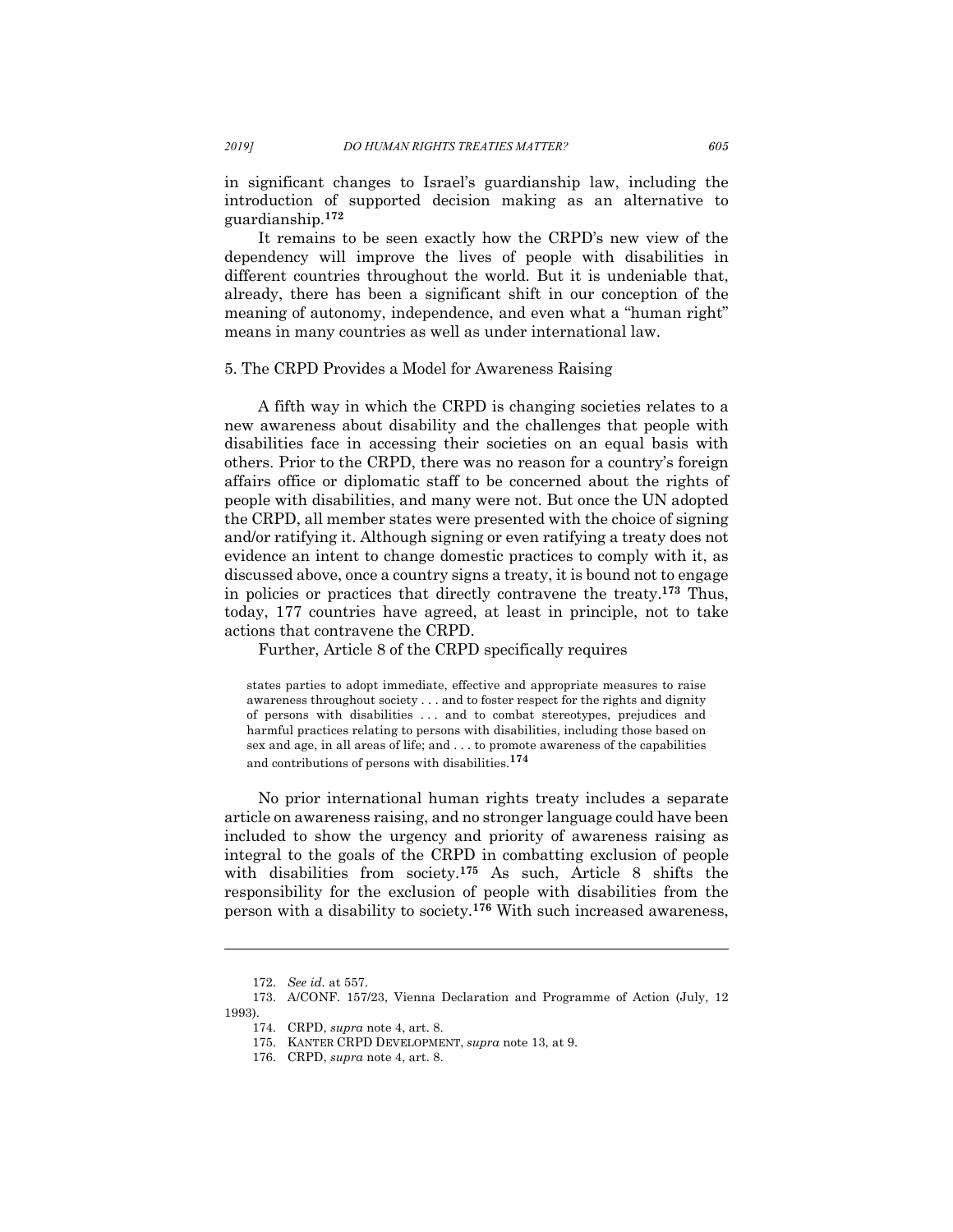children and adults with disabilities are no longer hidden from view, and their rights and needs are no longer the sole concern of their families, service providers, or charities. Countries are now required to make decisions about whether they will support people with disabilities or continue to ignore their plight. Such transparency has the potential to affect other laws and policies that address the rights of other groups, too, who have been marginalized and made invisible within their respective societies.

6. The CRPD Provides a Model for More Rigorous International and Domestic Reporting and Monitoring

The final example regarding how the CRPD is making a difference relates to its reporting and monitoring provisions. The reporting and monitoring requirements of most human rights treaties have been referred to as "some of the most powerless, under-funded, formulaic, and politically manipulated institutions of the United Nations."**<sup>177</sup>** The drafters of the CRPD were well aware of this critique and responded by including in the CRPD the most stringent monitoring and reporting requirements of any human rights treaty to date.**<sup>178</sup>** As such, the CRPD offers a new and potentially better model for the enforcement of human rights protections under international law than prior treaties. Some scholars have observed that the CRPD's reporting and monitoring requirements are "unprecedented."**<sup>179</sup>**

The CRPD includes not only requirements for international monitoring but also detailed requirements regarding national monitoring. Without a commitment by states parties to implement the CRPD domestically, international monitoring would have little effect on the lives of people with disabilities. Thus, the CRPD identifies "which measures [states parties] should adopt in order to give effect to

<sup>177.</sup> Peter Uvin, HUMAN RIGHTS AND DEVELOPMENT 140 (2004); *see also* SIMMONS, *supra* note 20, at 356 ("Scores of volumes have been written on the inability of the UN to enforce human rights and the unwillingness of major powers to consistently do so."); Michael Ashley Stein & Janet E. Lord, *Monitoring the Convention on the Rights of Persons with Disabilities: Innovations, Lost Opportunities, and Future Potential*, 32 HUM. RTS Q. 689, 693 (2010) (citing Claire O'Brien & Michael O'Flaherty, *Reform of UN Human Rights Treaty Monitoring Bodies: A Critique of the Concept Paper on the High Commissioner's Proposal for a Unified Standing Treaty Body*, 7 HUM. RTS. L. REV. 141, 144 (2007*)*).

<sup>178.</sup> KANTER CRPD DEVELOPMENT, *supra* note 13, at 4.

<sup>179.</sup> Hum. Rights Council, Thematic Study by the Office of the United Nations High Commissioner for Human Rights on the Structure and Role of National Mechanisms for the Implementation and Monitoring of the Convention on the Rights of Persons with Disabilities, U.N. Doc. A/HRC/13/29 ¶ 15 (2009); *see also* Gauthier de Beco & Alexander Hoefmans, *National Structures for the Implementation and Monitoring of the UN Convention on the Rights of Persons with Disabilities*, *in* ARTICLE 33 OF THE UN CONVENTION ON THE RIGHTS OF PERSONS WITH DISABILITIES: NATIONAL STRUCTURES FOR THE IMPLEMENTATION AND MONITORING OF THE CONVENTION 18 (2013).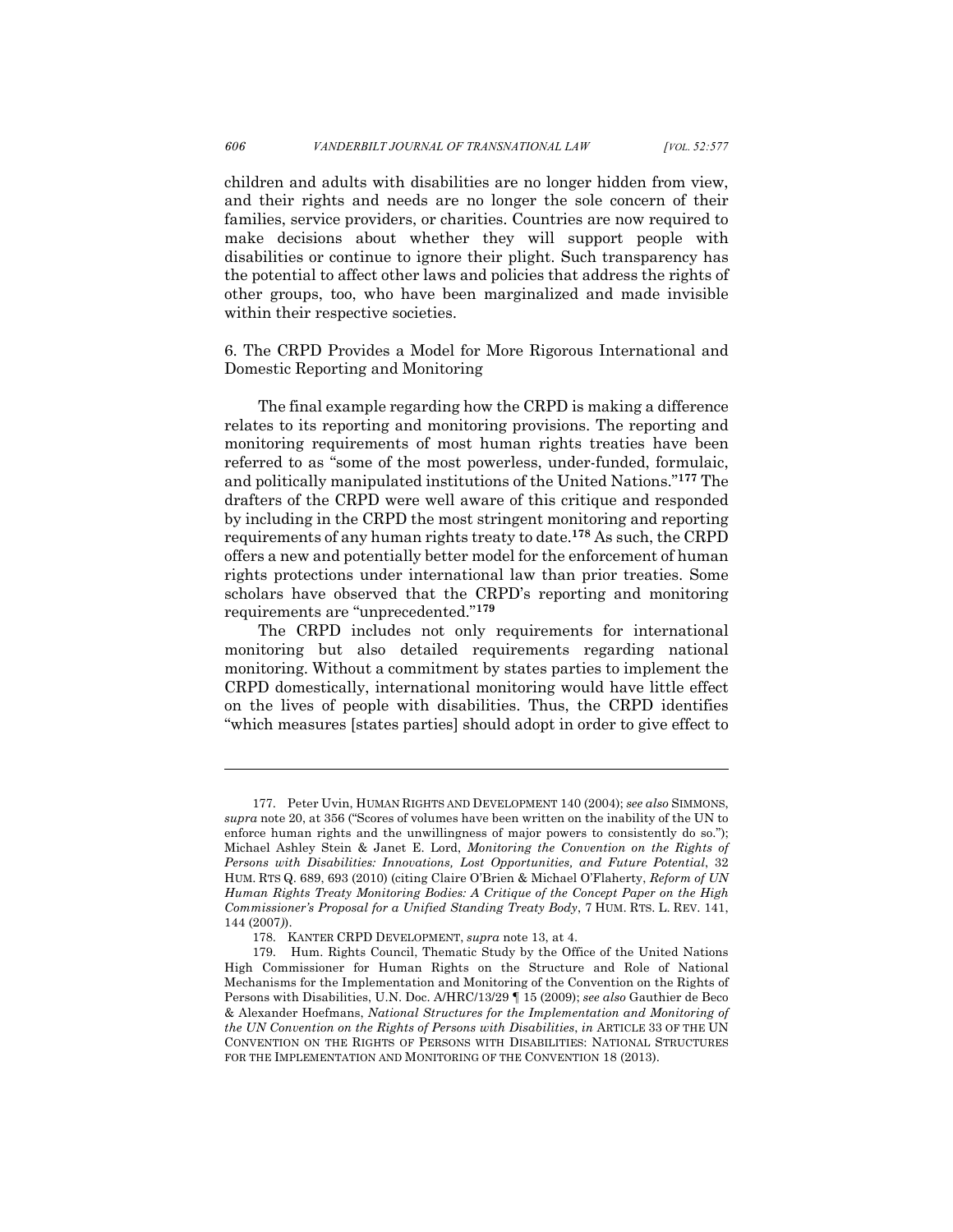their human rights obligations."**<sup>180</sup>** The CRPD accomplishes this goal by creating (1) independent coordinating mechanisms for the promotion, protection, and monitoring of the implementation of the CRPD to facilitate its implementation within the different sectors and levels of the government; (2) the requirement of data collection about people with disabilities and their lives, as well as about the barriers they face in exercising their rights; **<sup>181</sup>** and (3) the requirement of a focal point, charged with leading the process of implementation within the government.**<sup>182</sup>** The focal point within the government also has an obligation to include people with disabilities and their organizations in all aspects of their work, including in the development and implementation of disability-related laws and policies enacted to conform to the CRPD.**<sup>183</sup>** As such, the focal points will ensure accountability of the government to its own constituencies, as well as to international monitoring bodies.**<sup>184</sup>**

The CRPD is also changing certain international norms regarding monitoring and enforcement of treaties through its CRPD Committee. Unlike in the past when people with disabilities were considered interested parties, but never experts, the CRPD requires the expert CRPD Committee to consist primarily of members with disabilities.**<sup>185</sup>** Not only is the composition of the CRPD Committee unique within the international law system, but the CRPD Committee itself appears to be more active in responding to country reports than other human rights committees.**<sup>186</sup>** They have provided more detailed responses to country reports than other committees, thus giving rise to a new responsibility on states parties to more carefully document the information contained in their country reports.**<sup>187</sup>** This approach, therefore, provides a model for other human rights committees.

<sup>180.</sup> KANTER CRPD DEVELOPMENT, *supra* note 13, at 4.

<sup>181.</sup> CRPD, *supra* note 4, art. 31. Arguably, no other treaty requires collection of data covering such a broad range of issues.

<sup>182.</sup> *Id.* art. 33.

<sup>183.</sup> *Id*. art. 4.

<sup>184.</sup> The focal points also may choose to identify, in coordination with the independent coordinating mechanisms, the changes in domestic law that are necessary to comply with the CRPD as well which issues should be included in the country reports regarding implementation of the CRPD that they will prepare and submit to the CRPD Committee. Although it is too early to tell whether the focal points and independent coordinating mechanisms are having the effect of improving implementation of the CRPD in all the countries that have ratified it, these new focal points and independent mechanisms do provide a new model for future human right treaty enforcement.

<sup>185.</sup> KANTER CRPD DEVELOPMENT, *supra* note 13, at 11.

<sup>186.</sup> *Id.* at 10.

<sup>187.</sup> Within two years of ratification, states parties are required to submit country reports on the implementation of the CRPD in their respective countries to the CRPD Committee. To date at least 102 countries and the EU have filed country reports to the CRPD Committee. *See States Parties Reports*, U.N. HUMAN RIGHTS OFFICE OF THE HIGH COMM'R, http://tbinternet.ohchr.org/\_layouts/treatybodyexternal/TBSearch.aspx?Lang =en&TreatyID=4&DocTypeID=29 [https://perma.cc/XZC9-4W79] (archived Mar. 11, 2019).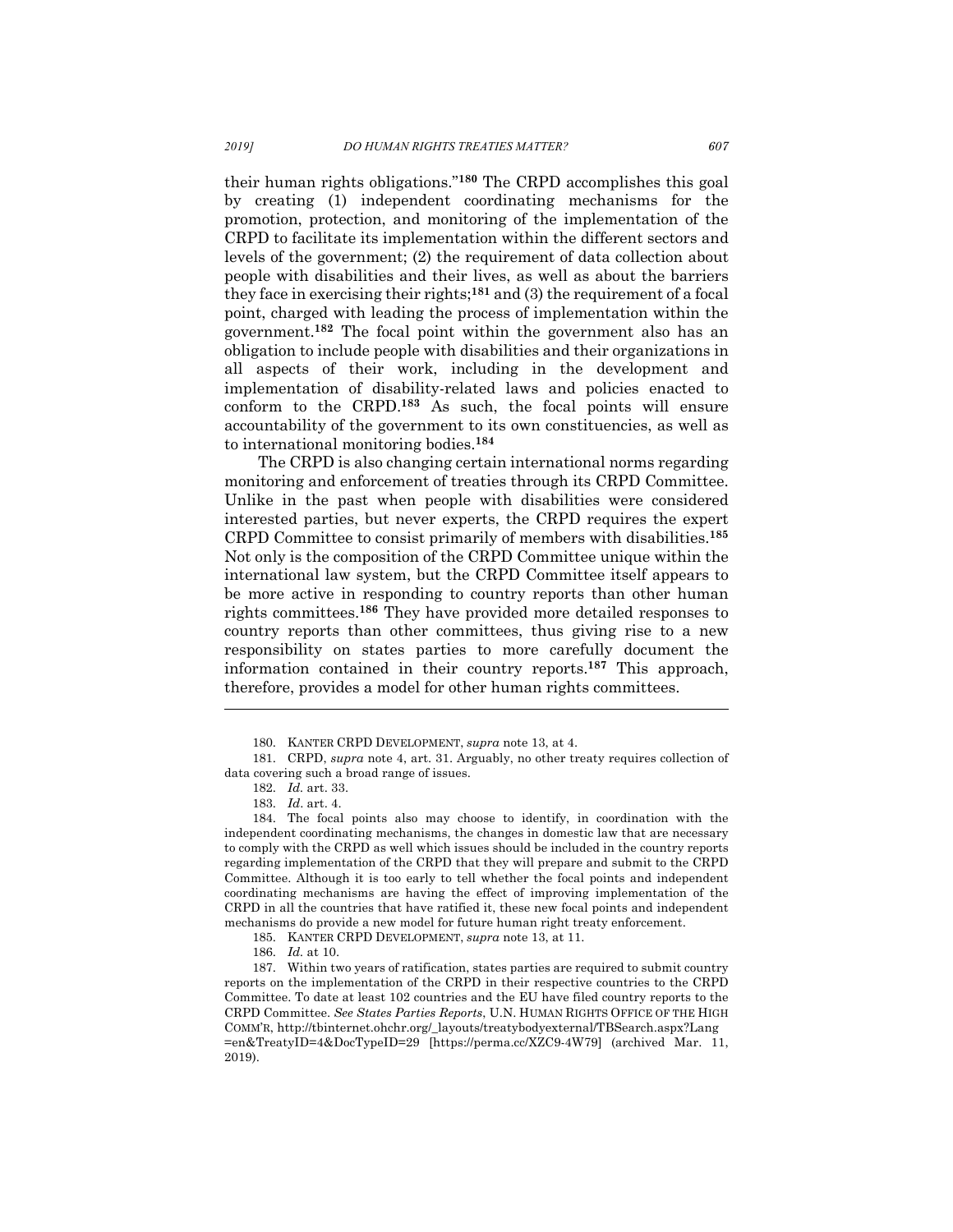#### V. CONCLUSION

This Article has argued that the CRPD is an example of a human rights treaty that matters not only to people with disabilities, but also to societies, generally as well as the larger human rights community. As such, the CRPD has the potential to influence the development and expansion of domestic laws and international norms. Although the CRPD cannot solve all the problems of the world—indeed, no treaty can—treaties such as the CRPD should be given credit for those problems that they have begun to address successfully. As Beth Simmons has written, "to say that here are other important problems that public international law does not address very well does nothing to diminish the areas in which it has some modest success."**<sup>188</sup>** As the first treaty of the twenty-first century, the CRPD has already begun to have an impact on state practices as well as international human rights norms.

Even in those countries in which the governments expected no changes upon their ratification of the CRPD, we are beginning to see changes in their domestic laws. This observation is made in the context of what appears to be an inverse relationship between the political structure of a country and the potential for change resulting from ratification of the CRPD. In other words, countries that do not have a history of human rights protections generally may have a greater potential to make the most changes as a result of the CRPD as opposed to countries with a history of human rights enforcement. Further, one of the most important determinants for affecting change under the CRPD may be the willingness and ability of people with disabilities and their allies to organize and form new organizations to fight for their rights. So far, this situation seems to have occurred in both countries in the Global South as well as the Global North.

As this Article also has demonstrated, the CRPD is a significant first step towards achieving equality for people with disabilities under

In response to these reports, the CRPD Committee has provided detailed observations about each report, contained in the Committee's "Concluding Observations." *See Concluding Observations,* U.N. HUMAN RIGHTS OFFICE OF THE HIGH COMM'R, http://tbinternet.ohchr.org/\_layouts/treatybodyexternal/TBSearch.aspx? Lang=en&TreatyID=4&DocTypeID=5 [https://perma.cc/K5G9-TS3U] (archived Mar. 11, 2019).

The Committee also has issued several General Comments, which clarify the meaning and scope of certain articles of the CRPD. *See Committee on the Rights of Persons with Disabilities: General Comments*, U.N. HUMAN RIGHTS OFFICE OF THE HIGH COMM'R, http://www.ohchr.org/EN/HRBodies/CRPD/Pages/GC.aspx (last visited Mar. 15, 2019) [https://perma.cc/DBD4-WBNR] (archived Mar. 11, 2019). Thus, the CRPD Committee's approach to country reports and to its role in interpreting the meaning and scope of the CRPD has set a new and higher standard of what should be expected from countries in their reports, as well as the type of detailed responses and observations that should be expected in response, from international human rights monitoring committees.

<sup>188.</sup> SIMMONS, *supra* note 20, at 366.